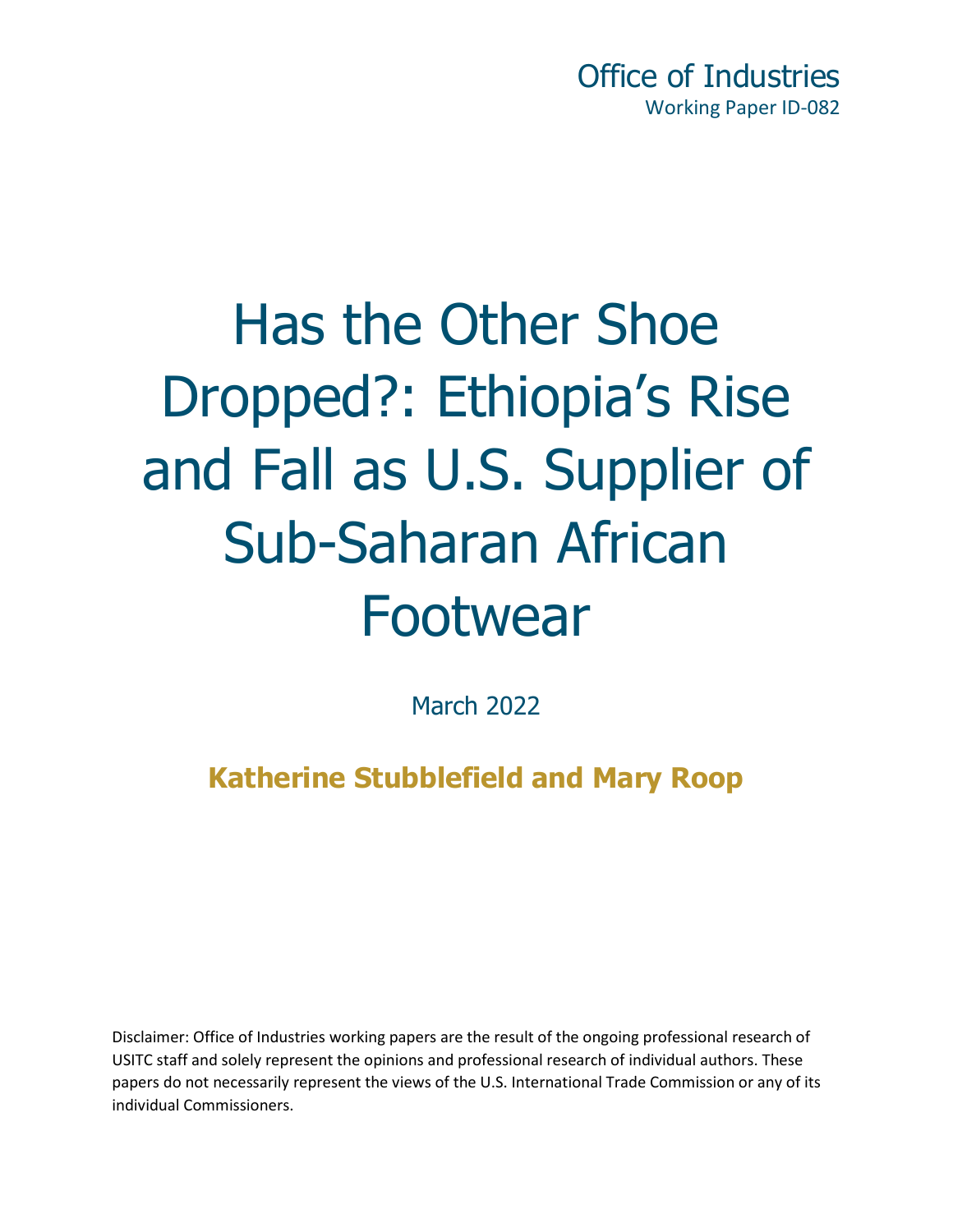### **Abstract**

Historically, Sub-Saharan African (SSA) countries, including Ethiopia, have accounted for only a small share of global footwear production. In 2011, U.S. imports of footwear from SSA totaled only \$2.4 million, and Ethiopia accounted for only 28 percent. By 2018, however, Ethiopia had grown to become the leading SSA supplier, accounting for 96 percent of the region's \$36.3 million in footwear exports to the United States. Despite Ethiopia's meteoric rise as a U.S. supplier of SSA footwear, challenges with the local business environment, bottlenecks in global supply chains associated with the COVID-19 pandemic, and political strife have resulted in two years of significant export declines. This paper provides an overview of Ethiopia's footwear trade with the United States during the 2011 to 2020 period and analyzes the key competitive advantages likely impacting Ethiopia's rapid rise as SSA's leading exporter of footwear to the United States. Lastly, it reviews challenges and recent events that contributed to the country's fall as a supplier of U.S. footwear.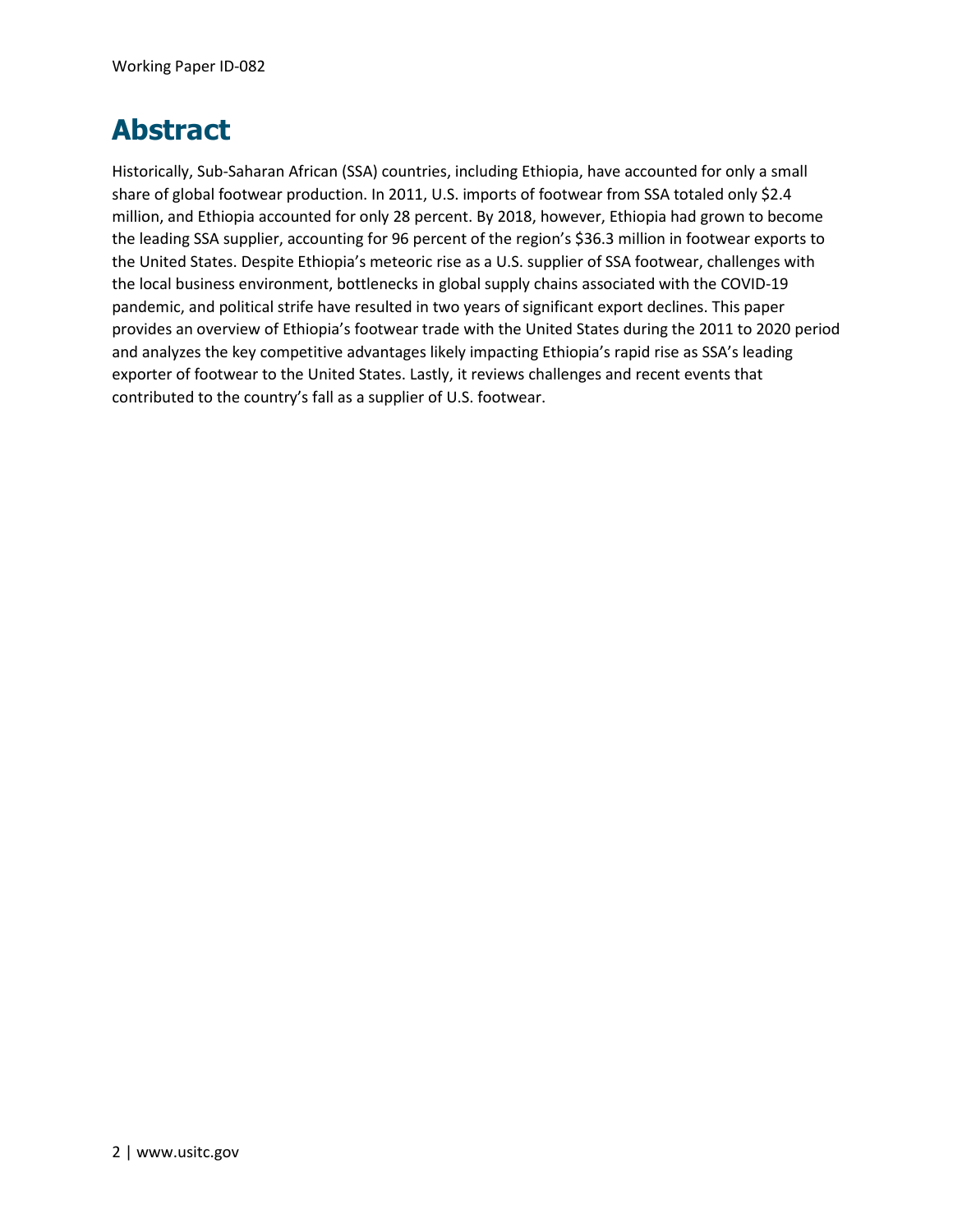# **Has the Other Shoe Dropped?: Ethiopia's Rise and Fall as U.S. Supplier of Sub-Saharan African Footwear**

# **Katherine Stubblefield and Mary Roop**

Office of Industries U.S. International Trade Commission (USITC) March 2022

The author is staff with the Office of Industries of the U.S. International Trade Commission (USITC). Office of Industries working papers are the result of the ongoing professional research of USITC staff. Working papers are circulated to promote the active exchange of ideas between USITC staff and recognized experts outside the USITC, and to promote professional development of office staff by encouraging outside professional critique of staff research.

This paper represents solely the views of the author and is not meant to represent the views of the U.S. International Trade Commission or any of its Commissioners. Please direct all correspondence to Katherine Stubblefield, Office of Industries, U.S. International Trade Commission, 500 E Street, SW, Washington, DC 20436, telephone: 202-205-2522, email: katherine.stubblefield@usitc.gov.

The authors would like to thank Heidi Colby-Oizumi and Laura Rodriguez for their assistance with this report and Gwenetta Duvall for production support.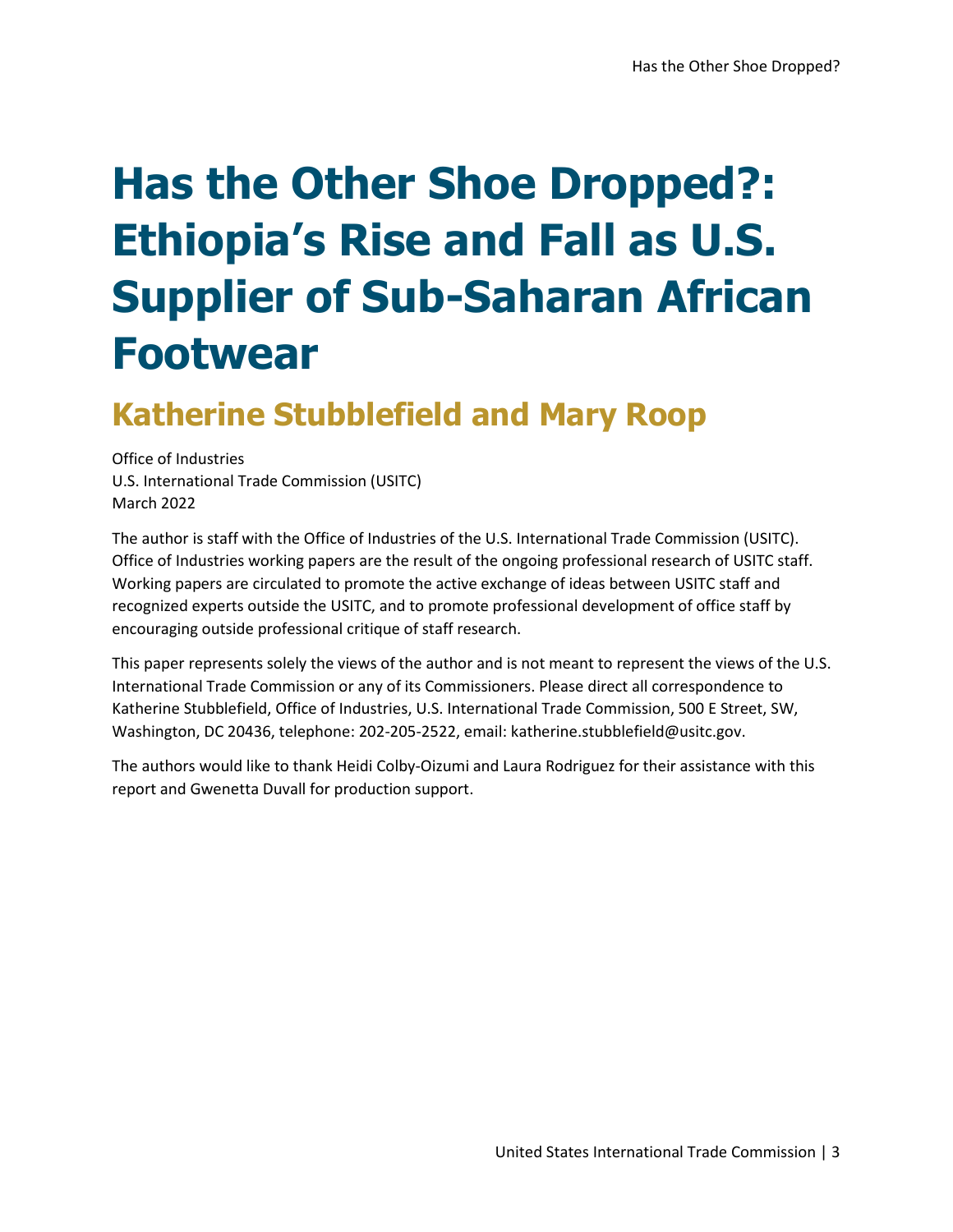# **Introduction**

While agriculture has long dominated Ethiopia's export economy, the services and manufacturing sectors—including the labor-intensive footwear industry—grew in importance from 20[1](#page-10-0)1 to 2020.<sup>1</sup> The country's transition to manufacturing accelerated growth in the Ethiopian economy overall. The International Monetary Fund reported that since 2005, Ethiopia's average annual GDP growth has exceeded 9 percent, reaching double-digit year over year growth as recently as [2](#page-3-0)015.<sup>2</sup> Ethiopia's competitive advantages in manufacturing, including abundant labor, low energy costs, and low wages relative to other manufacturing countries, influenced the country's transition.

The advantages Ethiopia enjoys as an export-oriented manufacturer aided the footwear sector, and in 2018, it appeared that Ethiopia was on its way to becoming a global footwear hub. Production and exports began to rise in 2012 after foreign investors moved into Ethiopian industrial parks to take advantage of the country's low manufacturing costs and trade benefits.<sup>[3](#page-3-1)</sup> U.S. brands and retailers began sourcing from the new facilities in Ethiopia, increasing volumes each year. In 2019, however, footwear production and exports plummeted.<sup>[4](#page-3-2)</sup> The initial decline was due in part to labor strikes within and surrounding the industrial parks of Ethiopia where much of the footwear production occurs.[5](#page-3-3) After the labor issues surfaced in 2019, the COVID-19 pandemic devastated the industry, resulting in multiple years of low levels of U.S. footwear imports.

There was hope that as the labor issues were resolved in the industrial parks and supply chains improved, orders and U.S. imports would resume.<sup>[6](#page-3-4)</sup> However, in 2021 the United States announced that it would remove Ethiopia from the AGOA-eligible country list and impose sanctions due to human rights violations associated with an ongoing civil conflict between the Ethiopian government and the Tigray People's Liberation Front (TPLF).<sup>[7](#page-3-5)</sup> Despite the Ethiopian conflict, one British footwear company with a manufacturing plant in Ethiopia reported that while it is monitoring developments, the conflict has not disrupted its operations in Ethiopia.<sup>8</sup> Other textile manufacturers announced they would

<sup>1</sup> Ethiopia's footwear industry can be traced back to the 1930s with foreign investment from Armenia and Italy, but the industry's capacity did not reach levels that allowed for export until recent years. Behrane, "Made in Ethiopia Shoes a Hit in Addis," January 18, 2017; Irene Yuan Sun, *The Next Factory of the World: How Chinese Investment Is Reshaping Africa*, 2017, 11; *African Leadership Magazine*, "Italy to Increase Investments in Ethiopia's Industry, Infrastructure Development," December 17, 2015; USTR, "Ethiopia," accessed October 21, 2021.

<span id="page-3-0"></span><sup>&</sup>lt;sup>2</sup> Crabtree, "Ethiopia Has Just Seen 'historic' Political Change," April 6, 2018; IMF, "The Federal Democratic Republic of Ethiopia and the IMF," accessed January 12, 2022.

<span id="page-3-1"></span><sup>&</sup>lt;sup>3</sup> Ethiopia's primary trade advantage was duty-free access to the U.S. market under the African Growth and Opportunity Act (AGOA), which is described in more detail below. Baliddawa, "Lessons from Ethiopia," January 3, 2021.

<span id="page-3-2"></span><sup>4</sup> USITC DataWeb/Census, HTS chapter 64, accessed October 28, 2021.

<span id="page-3-3"></span><sup>5</sup> Industry representatives, interview with USITC staff, June 18, 2020; Corbineau, "Workers Strike at Ethiopia's Hawassa Industrial Park," March 15, 2019.

<span id="page-3-4"></span><sup>&</sup>lt;sup>6</sup> Industry representative, email message to USITC staff, October 6, 2021.

<span id="page-3-5"></span> $7$  White House, "A Message to the Congress on the Termination," November 2, 2021.

<span id="page-3-6"></span><sup>&</sup>lt;sup>8</sup> Recent reports confirm that some apparel brands and retailers began looking for alternative sourcing options to avoid doing business in a country where there are concerns over human rights. One large clothing company announced plans to close its factory in Ethiopia. Waite, "IN BRIEF," November 12, 2021; Abdulla, "Exclusive: AGOA Loss Will Return Ethiopia to Famine-State," November 11, 2021; Just Style, "Hilfiger-Owner PVH Corp to Close Ethiopia Factory," November 19, 2021.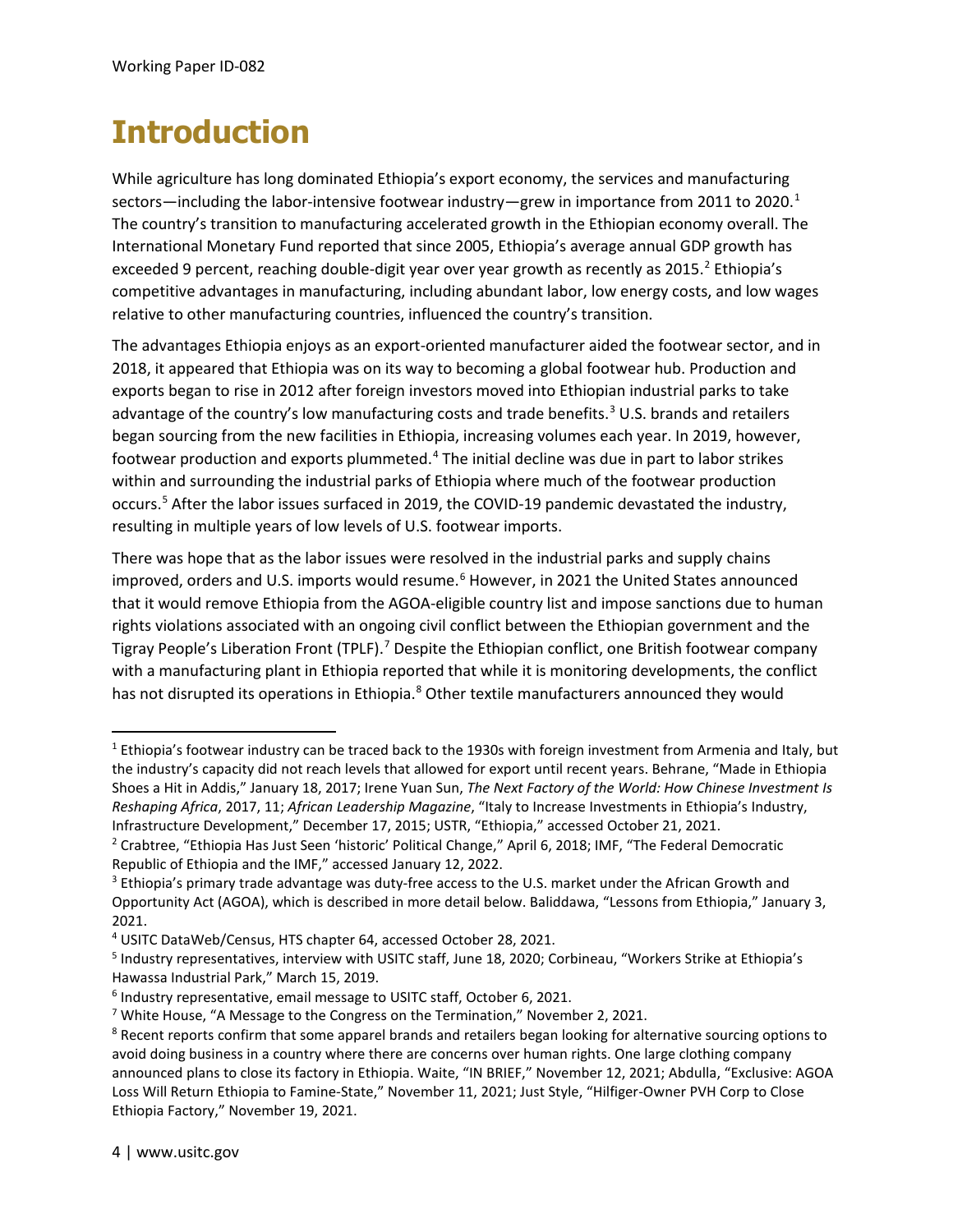search for destinations other than the United States for their products or possibly move production to other AGOA-eligible countries.<sup>[9](#page-4-0)</sup> As such, U.S. imports of footwear from Ethiopia are unlikely to increase without the return of AGOA benefits.

# **Ethiopian Footwear Trade with the United States and the World**

Ethiopian production and exports of footwear were limited for many years. The Ethiopian export economy historically centered around agricultural goods, namely coffee, tea, mate, and spices.<sup>[10](#page-4-1)</sup> Over the past 10 years, however, the share of total exports accounted for by agricultural goods has diminished, while the share accounted for by footwear has grown. Between 2011 and 2018, global exports of footwear from Ethiopia grew 547 percent from \$7.7 million to \$50.0 million (see figure 1), making it the ninth largest exported product for the country.<sup>[11](#page-4-2)</sup> The shift away from traditional commodities is also reflected in U.S. import trends. In 2011, the value of all U.S. imports from Ethiopia totaled just \$145 million, over two-thirds of which was coffee, tea, mate, and spices; footwear made up less than 0.5 percent (or about \$669,000).<sup>[12](#page-4-3)</sup> By 2020, total U.S. imports from Ethiopia grew to over \$525 million, and the share of imports accounted for by coffee, tea, mate, and spices fell to just 25 percent. Footwear, on the other hand, rose to account for a high of 8 percent of total imports from Ethiopia in 2018, eventually falling to 2 percent in  $2020.<sup>13</sup>$  $2020.<sup>13</sup>$  $2020.<sup>13</sup>$ 

<span id="page-4-0"></span><sup>&</sup>lt;sup>9</sup> Abdulla, "Exclusive: AGOA Loss Will Return Ethiopia to Famine-State," November 11, 2021.

<span id="page-4-1"></span> $10$  In 2020, the largest export groups were: 1) coffee, tea, mate, and spices, 2) edible vegetables and certain roots and tubers, and 3) live trees and other plats; bulbs, roots and the like; cut flowers and ornamental foliage. IHS, Global Trade Atlas, HS by chapter, accessed October 19, 2021.

<span id="page-4-2"></span> $11$  Footwear was the  $14<sup>th</sup>$  largest exported product group in 2020. IHS, Global Trade Atlas, HS by chapter, accessed October 19, 2021.

<span id="page-4-3"></span> $12$  Historically the United States and Ethiopia were not large trading partners due in part to the high costs of shipping perishable agricultural products. USITC, *AGOA: Trade and Investment Performance Overview*, April 2014; IHS, Global Trade Atlas, HS by chapter, accessed August 11, 2021.

<span id="page-4-4"></span><sup>&</sup>lt;sup>13</sup> IHS, Global Trade Atlas, HS by chapter, accessed October 28, 2021.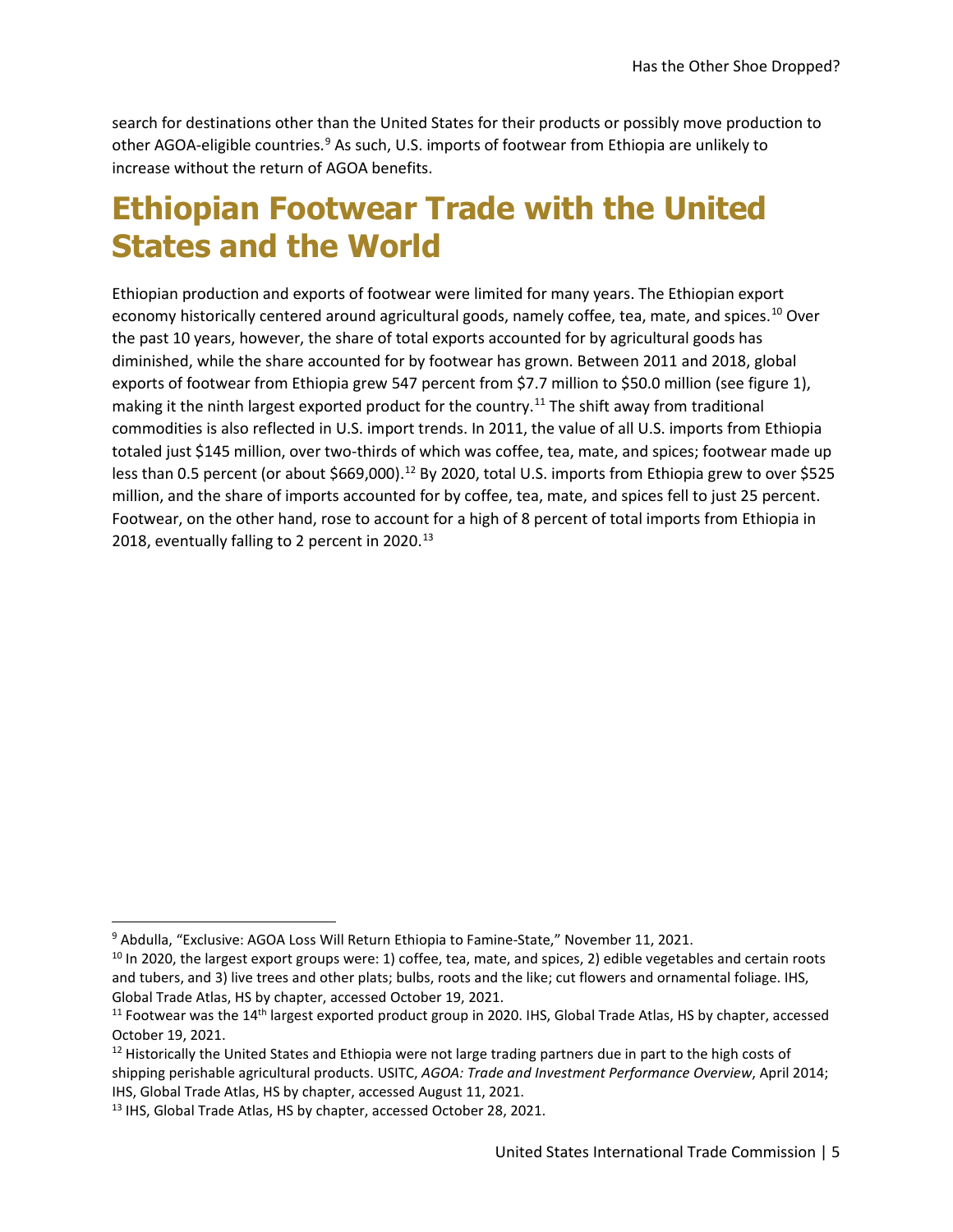



Source: IHS Markit, Global Trade Atlas, HS chapter 64, compiled using GTA's Main Module for monthly data, accessed August 10, 2021.

The United States has steadily grown as a footwear export destination for Ethiopia. In 2011, Germany and Italy were Ethiopia's top export markets with shares of 38 and 25 percent, respectively, followed by neighboring Sudan, which accounted for 12 percent of exports. The United States accounted for only 6 percent of Ethiopia's total footwear exports. However, U.S. imports from Ethiopia increased dramatically after 2011, and the United States began to account for a larger share of total Ethiopian footwear exports. The country grew from supplying less than \$1 million in 2011 (about 66,000 pairs) to \$34.8 million (2.6 million pairs) in 2018, an increase of nearly 4,000 percent by quantity and over 5,000 percent by value (see figure 2). Ethiopia rose from the 55<sup>th</sup> ranked supplier of U.S. footwear imports in 2011 to the 19<sup>th</sup> largest supplier in 2018.<sup>[14](#page-5-0)</sup>

Since 2019, U.S. footwear imports from Ethiopia have declined, dropping 29 percent in 2019 to \$24.7 million (1.8 million pairs) and another 48 percent to \$12.8 million (1.0 million pairs) in 2020.<sup>[15](#page-5-1)</sup> That year, Ethiopia's rank as a U.S. footwear supplier fell to 22, as global exports and exports to the United States continued to decrease. The start of the decline in footwear trade between the United States and Ethiopia corresponds with labor issues in Ethiopia. Labor strikes around the Addis Ababa area in 2019 caused foreign manufacturers in Ethiopia to stop production and/or reduce employees.<sup>[16](#page-5-2)</sup> These labor

<span id="page-5-0"></span><sup>&</sup>lt;sup>14</sup> In terms of value. USITC/Census DataWeb, HTS chapter 64, accessed August 10, 2021. Ethiopia still trails far behind the United States' leading sources of footwear imports—China, Vietnam, Indonesia, Italy, and Mexico. <sup>15</sup> U.S. imports of footwear from all sources increased by 2 percent in 2019 and fell by 23 percent in 2020,

<span id="page-5-1"></span>compared to declines of imports from Ethiopia by rates of 29 percent and 48 percent, respectively. USITC/Census DataWeb, HTS chapter 64, accessed February 8, 2022.

<span id="page-5-2"></span><sup>&</sup>lt;sup>16</sup> Industry representative, email to USITC staff, October 6, 2021; Subban, "The Impact of COVID-19 on African Trade," March 17, 2020; Corbineau, "Workers Strike at Ethiopia's Hawassa Industrial Park," March 15, 2019.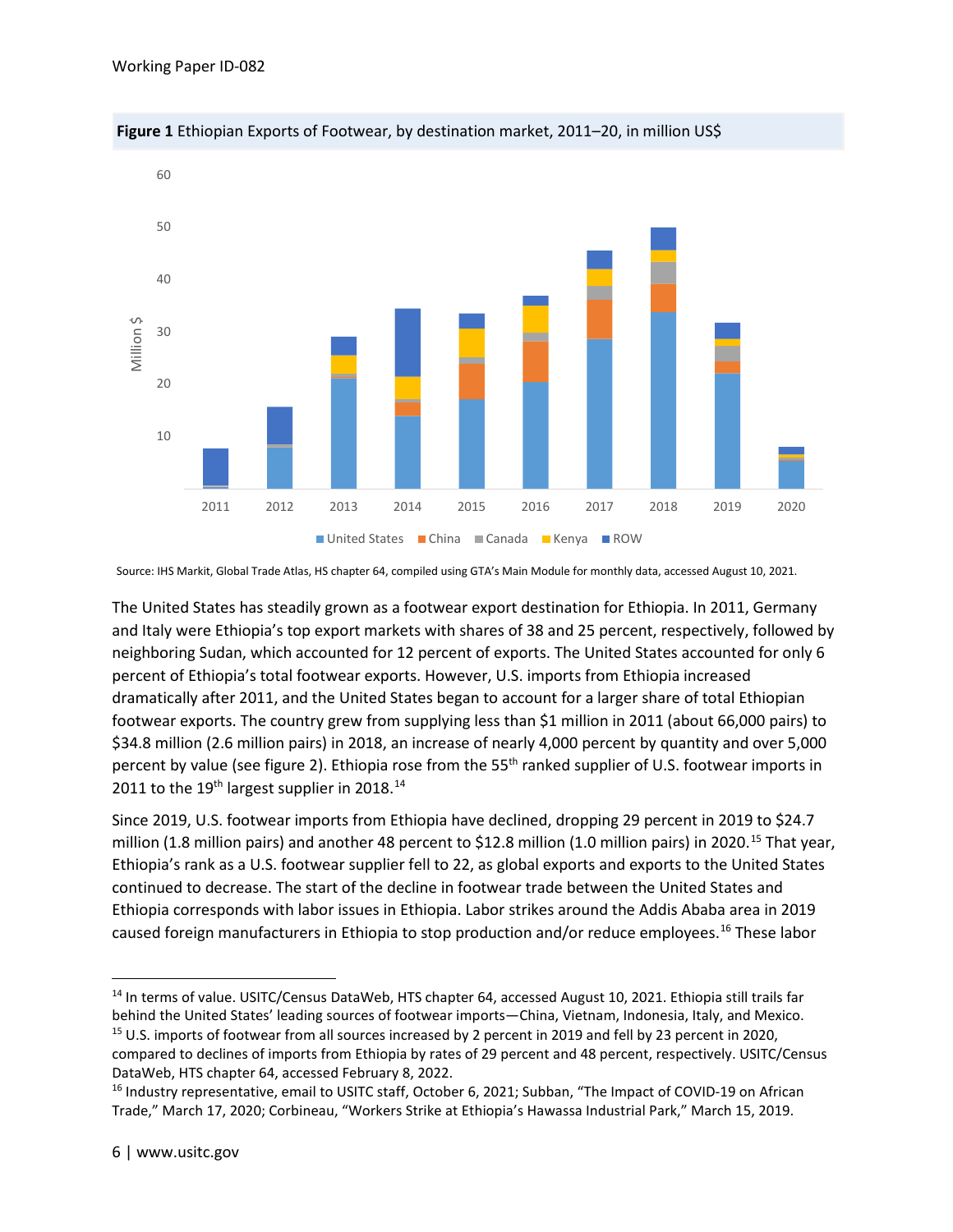strikes were part of a city-wide strike over political issues such as minimum wages and unsafe working conditions.[17](#page-6-0) Then, in 2020 the COVID-19 pandemic drove a continued decline as global supply chains faced numerous obstacles and bottlenecks.<sup>[18](#page-6-1)</sup> The pandemic also weakened consumer demand, with U.S. general imports of footwear from the world falling by 24 percent in 2020 due to declines in U.S. consumer spending.[19](#page-6-2) Despite the overall declines in recent years, the United States is the largest destination for Ethiopian footwear, accounting for nearly 67 percent of exports in [20](#page-6-3)20.<sup>20</sup>

In 2020 the 3 largest SSA footwear exporters were South Africa, Cote d'Ivoire, and Kenya, exporting \$124.9 million, \$51.7 million, and \$39.4 million of footwear, respectively.<sup>[21](#page-6-4)</sup> These countries have different destination markets for their footwear than Ethiopia. For example, while the United States was the largest destination for Ethiopian footwear exports in 2020, the largest destination markets for South Africa, Cote d'Ivoire, and Kenya were Namibia, Uganda, and Nigeria, respectively.<sup>[22](#page-6-5)</sup> Total exports from these SSA exporters did decline in 2019 and 2020 due to unfavorable macroeconomic conditions, including those caused by the COVID-19 pandemic, similar to Ethiopia and many large global footwear exporters, but not at as great a rate. $^{23}$  $^{23}$  $^{23}$ 

Leather footwear dominates U.S. footwear imports from Ethiopia (figure 2)—accounting for over threequarters of total U.S. imports of Ethiopian footwear in 2020.<sup>24</sup> The growth in U.S imports of leather footwear from Ethiopia reflects Ethiopia's competitive advantage of a local leather industry to supply its footwear manufacturing sector and the sizeable U.S. leather footwear market. The total U.S. footwear market was \$7.6 billion in 2020 and leather footwear accounted for over a quarter of the market.<sup>[25](#page-6-8)</sup> Although the leather footwear market is expected to decline in future years, losing market share to faster-growing segments such as athletic and textile footwear, it still accounts for a sizeable share of total U.S. footwear demand.<sup>[26](#page-6-9)</sup>

<span id="page-6-0"></span><sup>17</sup> Corbineau, "Workers Strike at Ethiopia's Hawassa Industrial Park," March 15, 2019.

<span id="page-6-1"></span><sup>&</sup>lt;sup>18</sup> Subban, "The Impact of COVID-19 on African Trade," March 17, 2020.

<span id="page-6-2"></span><sup>19</sup> USITC, *Shifts in U.S. Merchandise Trade, 2020*, November 2021.

<span id="page-6-3"></span><sup>20</sup> IHS Markit, Global Trade Atlas, accessed various dates.

<span id="page-6-4"></span> $21$  Some countries are producing footwear but do not export significant amounts. For example, Nigeria has a highvolume shoe factory owned by the Lee Group that manufactures up to 1.2 million flip flops a day. However, the country exported less than \$500,000 of footwear in 2020 as most of this production is for domestic consumption and regional markets only. Yuan Sun, *The Next Factory of the World: How Chinese Investment Is Reshaping Africa*, 2017; IHS Markit, Global Trade Atlas, HS chapter 64, accessed October 28, 2021.

<span id="page-6-5"></span><sup>&</sup>lt;sup>22</sup> IHS Markit, Global Trade Atlas, HS chapter 64, accessed December 13, 2021.

<span id="page-6-6"></span><sup>&</sup>lt;sup>23</sup> Kenyan footwear exports fell by 6 percent in 2019 and 22 percent in 2020. China, the largest U.S. footwear supplier, exported 0.2 percent less in 2019 and exports fell by 15 in 2020. IHS Markit, Global Trade Atlas, HS chapter 64, accessed December 13, 2021.

<span id="page-6-7"></span><sup>24</sup> FDRA, "Ethiopia Shoe Production Snapshot," 2020.

<span id="page-6-8"></span><sup>25</sup> FDRA, "Footwear Retail," accessed January 25, 2022; USAID, *U.S. End Market Analysis for Footwear from East Africa*, November 2020.

<span id="page-6-9"></span><sup>26</sup> USAID, *U.S. End Market Analysis for Footwear from East Africa*, November 2020.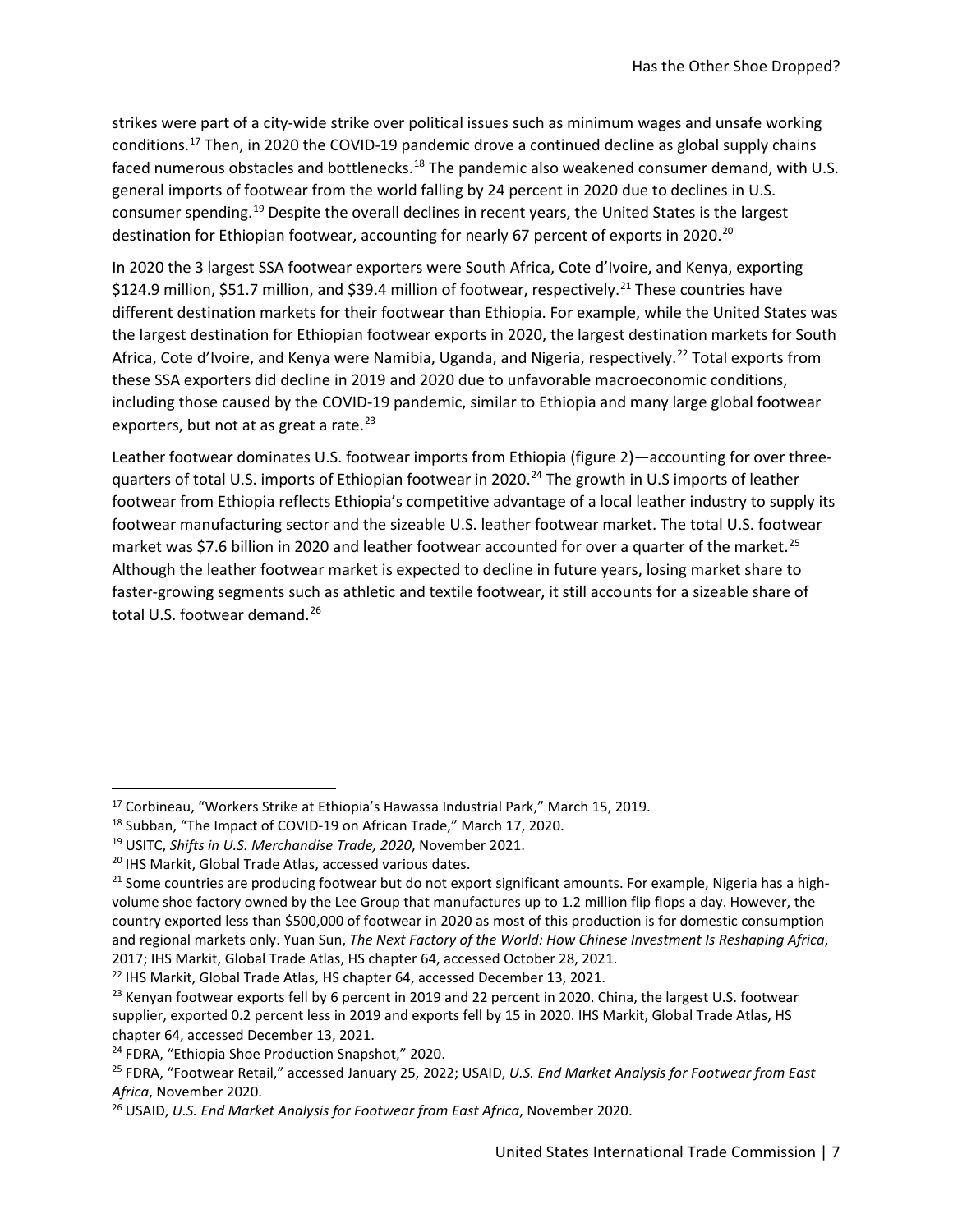

**Figure 2** U.S. Imports of Footwear from Ethiopia by 4-digit HS Subheading, in million US\$

Source: USITC/Census DataWeb, HS chapter 64 by 4-digit headings, accessed August 10, 2021.

The leather footwear imported into the United States from Ethiopia is mainly comprised of certain types of casual leather footwear, including slip-ons, sandal-type shoes, and styles that cover the ankle, but excluding sports footwear.<sup>[27](#page-7-0)</sup> Ethiopian footwear tends to be lower priced than footwear from other U.S. suppliers due to the country's competitive advantages in footwear manufacturing; the average unit value in 2020 was just \$12.62/pair for Ethiopia versus an average landed cost from the world of \$22.04/pair.[28](#page-7-1) While leather footwear accounts for most U.S. footwear imports from Ethiopia by value (shown in figure 2), the share of non-leather footwear does increase slightly when analyzed by quantity, indicating leather footwear's higher value relative to other types of footwear, such as those with plastic or textile uppers.

# **Advantages of the Ethiopian Footwear Industry**

Ethiopia's advantages for labor-intensive manufacturing include long-term access to a large labor pool and a low cost of energy. The Ethiopian population totaled an estimated 115 million in 2021, the second largest in Africa after Nigeria.<sup>[29](#page-7-2)</sup> Moreover, the country's abundant labor supply is expected to last over the next few decades because more than 40 percent of its population is under 15 years of

<span id="page-7-1"></span><sup>28</sup> FDRA, "Ethiopia Shoe Production Snapshot," 2020.

<span id="page-7-0"></span><sup>&</sup>lt;sup>27</sup> The largest leather footwear imports entered under 6403.99.90 and 6403.91.90, which cover casual leather footwear for women, children, and infants. Imports under these two subheadings accounted for 87 percent of all U.S. footwear imports from Ethiopia in 2020. The next largest group, footwear with both the outer sole and upper of rubber and/or plastic under 6402.99.31, accounted for about 7 percent of imports in 2020. CBP, "Informed Compliance Publications: Footwear," accessed November 16, 2021; USITC/Census DataWeb, HTS chapter 64, accessed August 10, 2021. USITC, *HTS 2021*, October 2021, Chapter 64.

<span id="page-7-2"></span><sup>&</sup>lt;sup>29</sup> World Bank, "Population, Total - Ethiopia," accessed December 20, 2021.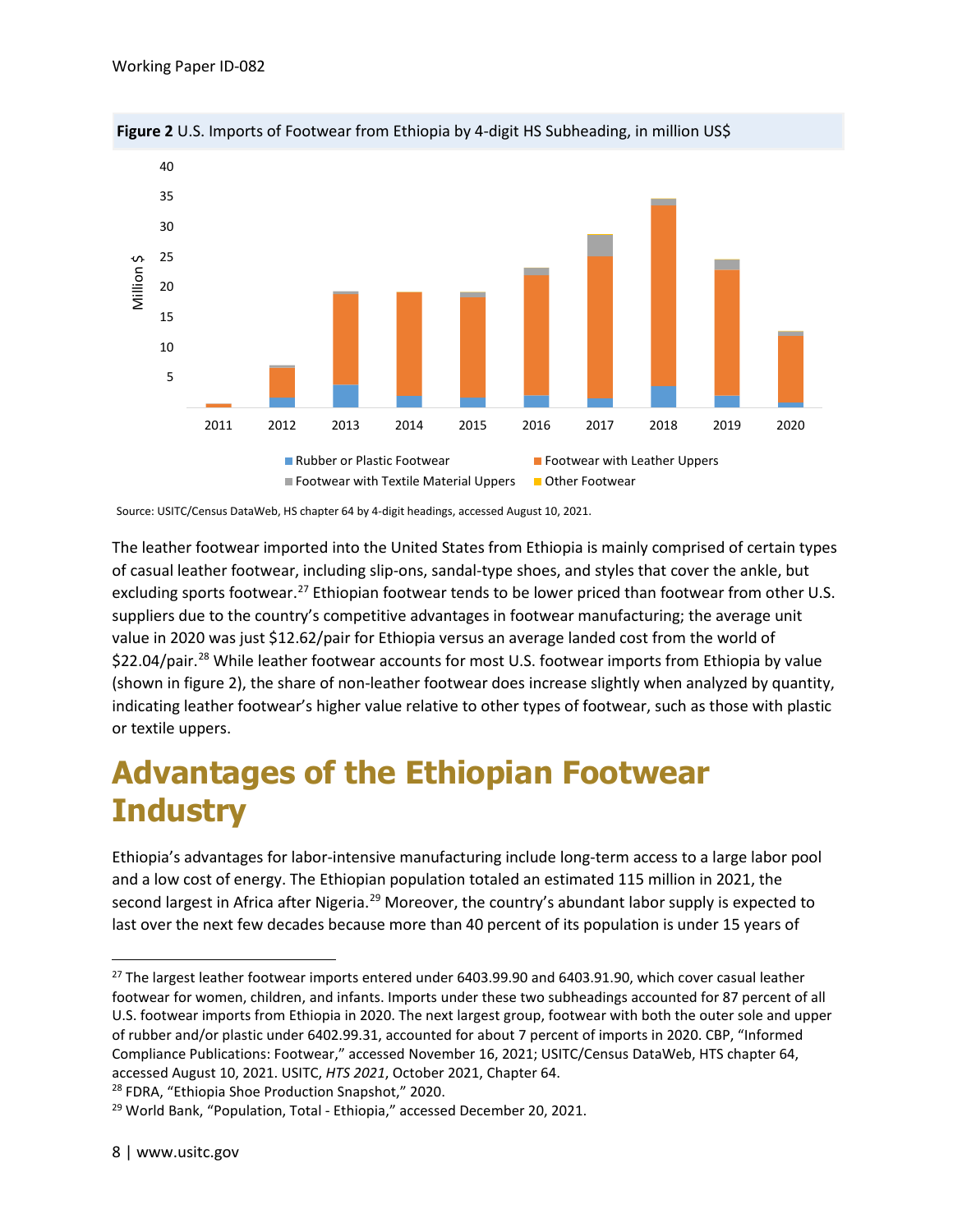age.<sup>[30](#page-8-0)</sup> In addition, Ethiopia's footwear sector benefits from low labor costs. The typical salary for an Ethiopian manufacturing worker is about \$75 per month compared to an average monthly wage of \$600 for a Chinese production worker.<sup>[31](#page-8-1)</sup> The potential for growth due to the labor surplus in the Ethiopian economy has prompted many foreign investors to increase on-the-job training, including shoemaking skills and capacity building.<sup>[32](#page-8-2)</sup>

Ethiopia's cost competitiveness is further bolstered by the country's relatively low energy costs. Electricity costs in June 2021 were 0.007 U.S. cents per kWh.<sup>[33](#page-8-3)</sup> By comparison, electricity costs in China were 0.09 U.S. cents per kWh in the same month.<sup>[34](#page-8-4)</sup> Additionally, Ethiopia recently completed construction of the Grand Ethiopian Renaissance Dam, which is expected to provide an additional 5 gigawatts of electricity to the country, an 80 percent increase in electricity production.<sup>[35](#page-8-5)</sup> Many businesses expect the dam to significantly reduce energy fluctuations and blackouts, particularly in the country's industrial parks where footwear is manufactured.<sup>[36](#page-8-6)</sup> Aside from labor and energy, the four key factors driving the Ethiopian footwear sector are summarized in figure 3 and discussed below.

### **Ethiopian Government's Initiatives**

The Ethiopian government designated the footwear industry a priority sector for its ability as a labor-intensive industry to increase employment opportunities and attract foreign direct investment (FDI).<sup>[37](#page-8-7)</sup> To support the country's priority sectors, the Ethiopian government initiated and promoted numerous business incentives designed to help the priority sectors attract foreign investment and expand manufacturing. Such incentives include tax-free holidays, seven-year excise tax breaks for imported raw materials and equipment, long-term (99-year) leases for investors, and access to free land in industrial zones.<sup>[38](#page-8-8)</sup> In 2014, the Ethiopian Industrial Parks Development Corporation was created for strategic

<span id="page-8-0"></span><sup>&</sup>lt;sup>30</sup> Footwear became a major source of employment for young people, especially young women. CIA, "Ethiopia," October 19, 2021.

<span id="page-8-1"></span><sup>31</sup> Just Style, "US-China Trade War Could Accelerate Africa Sourcing," November 26, 2018.

<span id="page-8-2"></span><sup>32</sup> Xiaoyang, "Export, Employment, or Productivity?," September 2019; Industry representatives, interview with USITC staff, November 29, 2018; Behrane, "Made in Ethiopia Shoes a Hit in Addis," January 18, 2017; Footwearbiz, "Huajian Wants to Increase Ethiopian Workforce to 100,000," October 2, 2017; Abdulla, "Exclusive: AGOA Loss Will Return Ethiopia to Famine-State," November 11, 2021.

<span id="page-8-3"></span><sup>33</sup> GlobalPetrolPrices.com, "Electricity Prices around the World," accessed January 19, 2022.

<span id="page-8-4"></span><sup>&</sup>lt;sup>34</sup> GlobalPetrolPrices.com, "Electricity Prices around the World," accessed January 19, 2022.

<span id="page-8-5"></span><sup>35</sup> Industry representatives, interview with USITC staff, November 27, 2018; Bearak, Raghavan, "Africa's Largest Dam Powers Dreams of Prosperity," accessed October 27, 2021; Pilling, "Ethiopia's Nile Mega-Dam," July 8, 2020. CIA, "Ethiopia," October 19, 2021.

<span id="page-8-6"></span><sup>&</sup>lt;sup>36</sup> Tarrosy, Vörös, and Gebreslassie, "China and Ethiopia, Part 4: Mekelle Industrial Park," April 16, 2020.

<span id="page-8-7"></span><sup>37</sup> ECCSA, *Short Investment Profile of Leather Sector in Ethiopia*, December 2019.

<span id="page-8-8"></span><sup>&</sup>lt;sup>38</sup> Industrial parks are geographically demarcated sites that are administered by a single body and offer all-inclusive services, infrastructure, and incentives for businesses located and operating within the site. Generally, they are customs-free zones offering duty-free imports of capital goods, construction materials, and raw inputs to manufacture goods for export. Mihretu and Llobet, *Looking Beyond the Horizon*, June 2017; Just Style, "US-China Trade War Could Accelerate Africa Sourcing," November 26, 2018; Just Style, "Ethiopia Textile and Clothing Sector Must Get Smarter," April 13, 2020.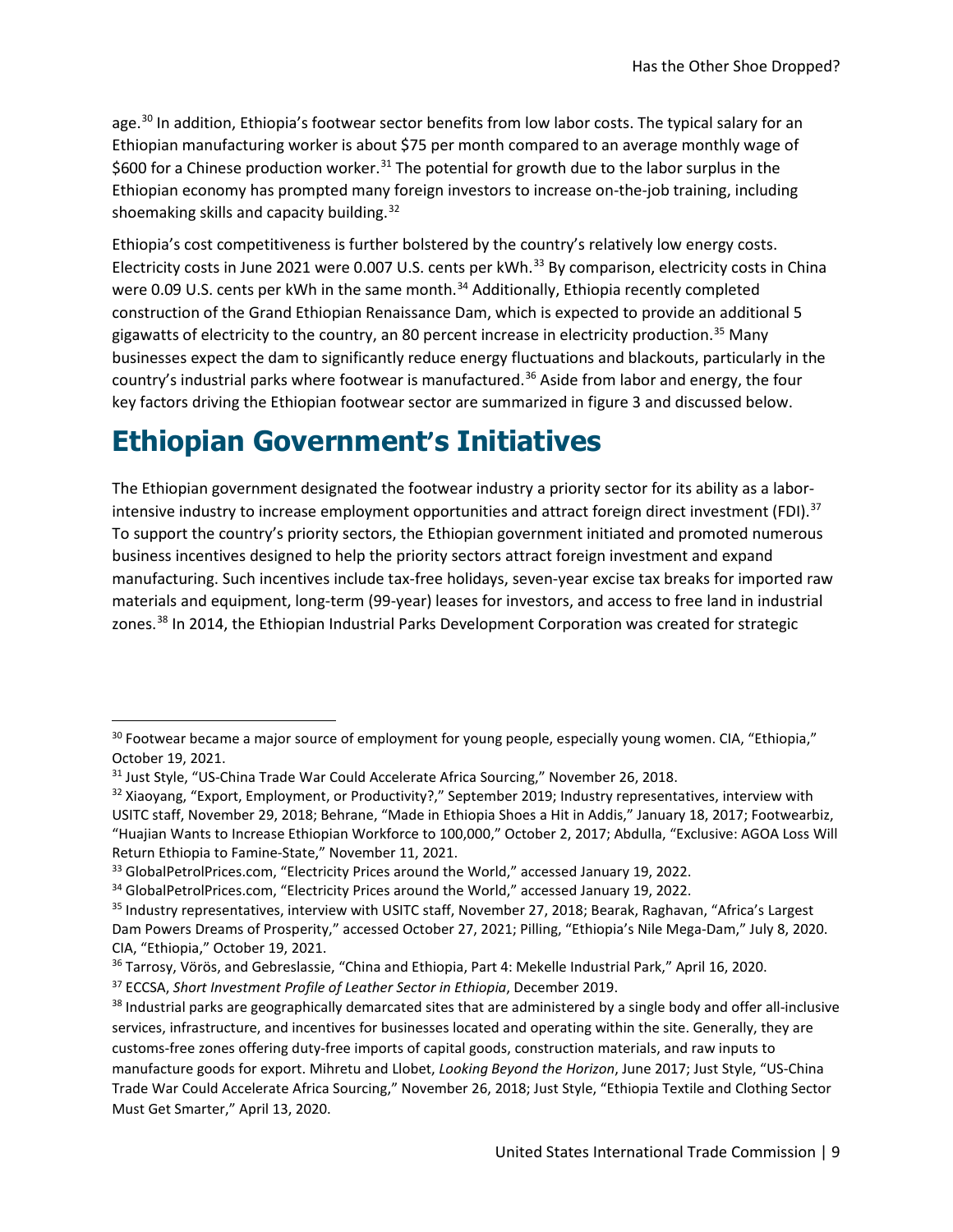development of the new industrial parks, reflecting the Ethiopian government's recognition of the valuable role the parks play in attracting industrial investment.<sup>[39](#page-9-0)</sup>

The Ethiopian government invested in infrastructure and technology within and around its industrial parks—set up as production and exporting one-stop shops—to make it easier and more efficient for foreign businesses to move to Ethiopia and increase output.<sup>[40](#page-9-1)</sup> These efficiencies include reduced set-up times and the use of scarce resources such as land, proximity to manufacturing inputs, reliable power supply, streamlined visa and banking services, capacity for technology transfer, and organized and vertically integrated production with economies of scale.<sup>[41](#page-9-2)</sup> All these factors help reduce manufacturing costs and facilitate footwear production of the quality and quantities required for export markets.

As of 2020, 10 of the 13 Ethiopian industrial parks that had been commissioned during the 2011–20 period were operational.<sup>[42](#page-9-3)</sup> Hawassa Industrial Park, located 140 kilometers south of Addis Ababa, was commissioned in 2016 for \$300 million and is now Ethiopia's largest industrial park.<sup>[43](#page-9-4)</sup> In 2018, the World Bank committed to loan the Ethiopian government \$175 million to further support the industrial parks.<sup>44</sup> Then, in 2019, with partial funding provided by the European Union, Ethiopia's Minister of Trade revived a plan to develop a \$70 to \$90 million leather park near the city of Mojo, about 80 km south of Addis Ababa. The plan for the new facility includes a water treatment plan, housing, leather institutions, chemical and shoe factories, road facilities, and tanneries—including semi-finished and finished leather and leather products capabilities—to support the domestic footwear industry.<sup>[45](#page-9-6)</sup>

Ethiopian footwear manufacturing takes place in several other Ethiopian industrial parks. These include the Eastern Industrial Zone (commissioned in 2011), which houses the Huajian International Shoe City;<sup>[46](#page-9-7)</sup> the Bole Lemi Industrial Zone (commissioned in 2016), which houses production by Taiwanese-owned George Shoe Corporation;<sup>[47](#page-9-8)</sup> and most recently, the Jimma Industrial Park (commissioned in 2019), in which the Chinese group Huajian agreed to manage and invest \$100 million in footwear and coffee plants.<sup>[48](#page-9-9)</sup>

### **The Ethiopian Leather Industry**

The Ethiopian cattle population provides the leather and tanning industries with sufficient supply to meet demand from the domestic footwear industry; however, the inconsistent quality of Ethiopian

<span id="page-9-0"></span><sup>&</sup>lt;sup>39</sup> Tarrosy, Vörös, and Gebreslassie, "China and Ethiopia, Part 4: Mekelle Industrial Park," April 16, 2020; Corbineau, "Construction Starts on New Garment Park in Hawassa," September 25, 2020.

<span id="page-9-2"></span><span id="page-9-1"></span><sup>40</sup> Tarrosy, Vörös, and Gebreslassie, "China and Ethiopia, Part 4: Mekelle Industrial Park," April 16, 2020.

<sup>41</sup> Mihretu and Llobet, *Looking Beyond the Horizon*, June 2017, p. 28, 44–5; International Business Project,

<sup>&</sup>quot;Ethiopia by International Business," 2020; Baliddawa, "Lessons from Ethiopia," January 3, 2021.

<span id="page-9-3"></span><sup>&</sup>lt;sup>42</sup> Ethiopia's industrial parks include: Bahir Dar, Mekelle, Kombolcha, Bole Lemi, Kilintol, Jimma, Hawassa, Dire Dawa, and Adama. Ethiopian Monitor, "UPDATE," October 8, 2020.

<span id="page-9-4"></span><sup>&</sup>lt;sup>43</sup> Daily Monitor, "Lessons from Ethiopia: Manufacturing for Export," January 3, 2021; Corbineau, "Construction Starts on New Garment Park in Hawassa," September 25, 2020.

<span id="page-9-5"></span><sup>44</sup> World Bank, "Ethiopia: World Bank Approves \$175 Million to Create More Jobs and Improve Competitiveness," accessed October 25, 2021.

<span id="page-9-6"></span><sup>45</sup> Footwearbiz, "Minister Revives New Leather Cluster Plan in Ethiopia," accessed August 30, 2021; Sahlu, "Mojo Leather City under Implementation," July 31, 2021.

<span id="page-9-7"></span><sup>46</sup> Daily Monitor, "Lessons from Ethiopia: Manufacturing for Export," January 3, 2021.

<span id="page-9-8"></span><sup>&</sup>lt;sup>47</sup> Lemma, "Ethiopia: George Shoe Corporation to Set Up New Plant," accessed October 25, 2021.

<span id="page-9-9"></span><sup>48</sup> World Footwear, "Huajian Group to Invest in Ethiopia," June 13, 2019.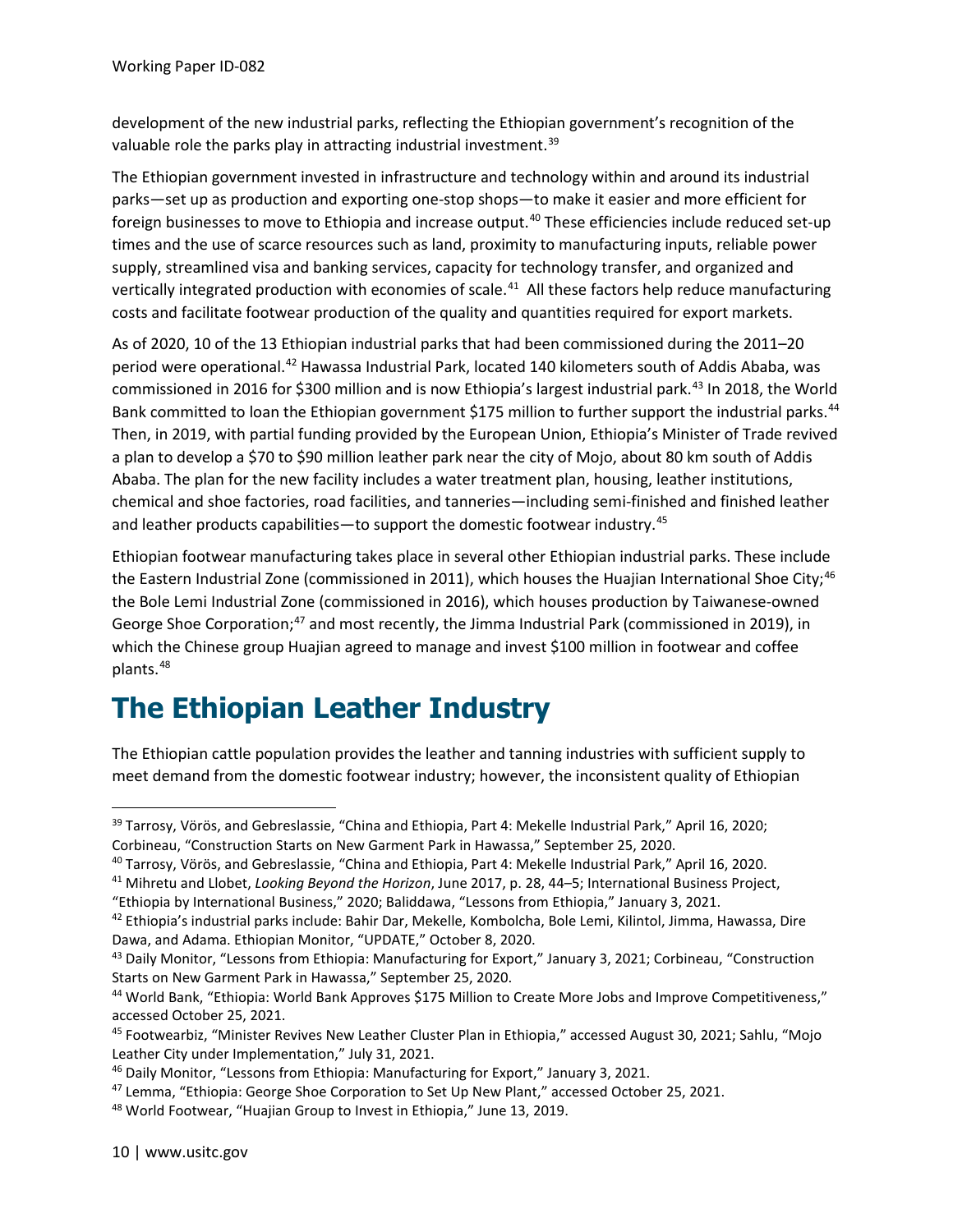leather has posed challenges for footwear manufacturers (see Access to Quality Inputs section below).<sup>[49](#page-10-1)</sup> Despite the inconsistent quality, it is the top cattle breeding nation in Africa and has the 6<sup>th</sup> largest cattle population in the world with nearly 61 million cattle. The tanning industry has the capacity to produce up to [50](#page-10-2)0 million square feet of finished leather per year.<sup>50</sup> Ethiopian tanneries export finished leather to neighboring African markets and to markets outside the African continent, including Italy, Germany, and China.<sup>[51](#page-10-3)</sup> In addition to its supply of hides, Ethiopia raises goat and sheep for skins as well.<sup>[52](#page-10-4)</sup>

The Ethiopian leather industry has been cited as a driving factor behind foreign investment and growth in the downstream footwear industry.<sup>[53](#page-10-5)</sup> As such, the Ethiopian government has taken various steps to support the local leather and leather goods supply chain. For example, in 2013, it created the Leather Industry Development Institute (LIDI) with the principal objective of boosting the competitiveness of these Ethiopian products in the global arena.<sup>[54](#page-10-6)</sup> The government's commitment to invest in the Mojo Industrial Park (mentioned in the Ethiopian Government's Initiatives section) will work to take full advantage of Ethiopia's leather industry for footwear production. The new tannery is expected to attract more foreign firms, bringing advanced tanning equipment and expertise to improve the supply chain for leather production and leather supply for footwear in Ethiopia.<sup>[55](#page-10-7)</sup> Ethiopia has a competitive advantage over other SSA footwear-producing countries due to its domestic supply of leather. However, the country's demand for finished leather still far outstrips its supply, forcing Ethiopian footwear producers to import significant quantities.<sup>[56](#page-10-8)</sup> Ethiopian imports of leather spiked in 2017, largely driven by a surge of imports from Saudi Arabia to supply peak demand from the footwear industry in 2018, and subsequently dropped rapidly over the next three years to pre-surge levels, mirroring Ethiopian export trends for footwear. China, Saudi Arabia, Italy, Hong Kong, and Vietnam each supplied large quantities of leather between 2011 and 2020, but China and Saudi Arabia were the most consistent large suppliers.<sup>[57](#page-10-9)</sup>

### **Foreign Direct Investment**

<span id="page-10-0"></span>The development of industrial parks dedicated largely to labor-intensive manufacturing sectors attracted foreign investors to Ethiopia,<sup>58</sup> and much of the growth in Ethiopian footwear exports to the United States is a direct result of this investment. In 2011, Chinese entrepreneur Zhang Huarong became one of the first investors to open a shoe factory in Ethiopia—Huajian International Shoe City, located in

<span id="page-10-1"></span><sup>&</sup>lt;sup>49</sup> Industry representative, interview with USITC staff, February 8, 2019; LIDI, "Leather and Leather Product Industry in Ethiopia," accessed October 26, 2021.

<span id="page-10-2"></span><sup>&</sup>lt;sup>50</sup> LIDI, "Leather and Leather Product Industry in Ethiopia," accessed October 26, 2021.

<span id="page-10-3"></span><sup>51</sup> Velasquez and Donaldson, "Sourcing Snapshot: Global Footwear Manufacturing and Trade," August 15, 2018.

<span id="page-10-4"></span><sup>52</sup> Xiaoyang, "Export, Employment, or Productivity?," September 2019; Velasquez and Donaldson, "Sourcing

Snapshot: Global Footwear Manufacturing and Trade," August 15, 2018.

<span id="page-10-5"></span><sup>53</sup> See Foreign Direct Investment section.

<span id="page-10-6"></span><sup>54</sup> Behrane, "Made in Ethiopia Shoes a Hit in Addis," January 18, 2017; LIDI, "Leather and Leather Product Industry in Ethiopia," accessed October 26, 2021.

<span id="page-10-7"></span><sup>&</sup>lt;sup>55</sup> The new project is estimated to cost \$200 million and will create 30,000 jobs. Footwearbiz, "Ethiopian Leather Complex Back on the Agenda," August 8, 2021.

<span id="page-10-8"></span><sup>&</sup>lt;sup>56</sup> See the Access to Quality Input section below for more information on the limitation of the domestic leather tanning industry. The East African, "Ethiopian Leather Shoes Finding Markets across the World, but There Is Little to Show for It," September 16, 2014; industry representatives, interview with USITC staff, November 27, 2018.

<span id="page-10-9"></span><sup>57</sup> IHS Markit, Global Trade Atlas, HTS chapter 41, accessed October 29, 2021.

<span id="page-10-10"></span><sup>58</sup> Mihretu and Llobet, *Looking Beyond the Horizon*, June 2017.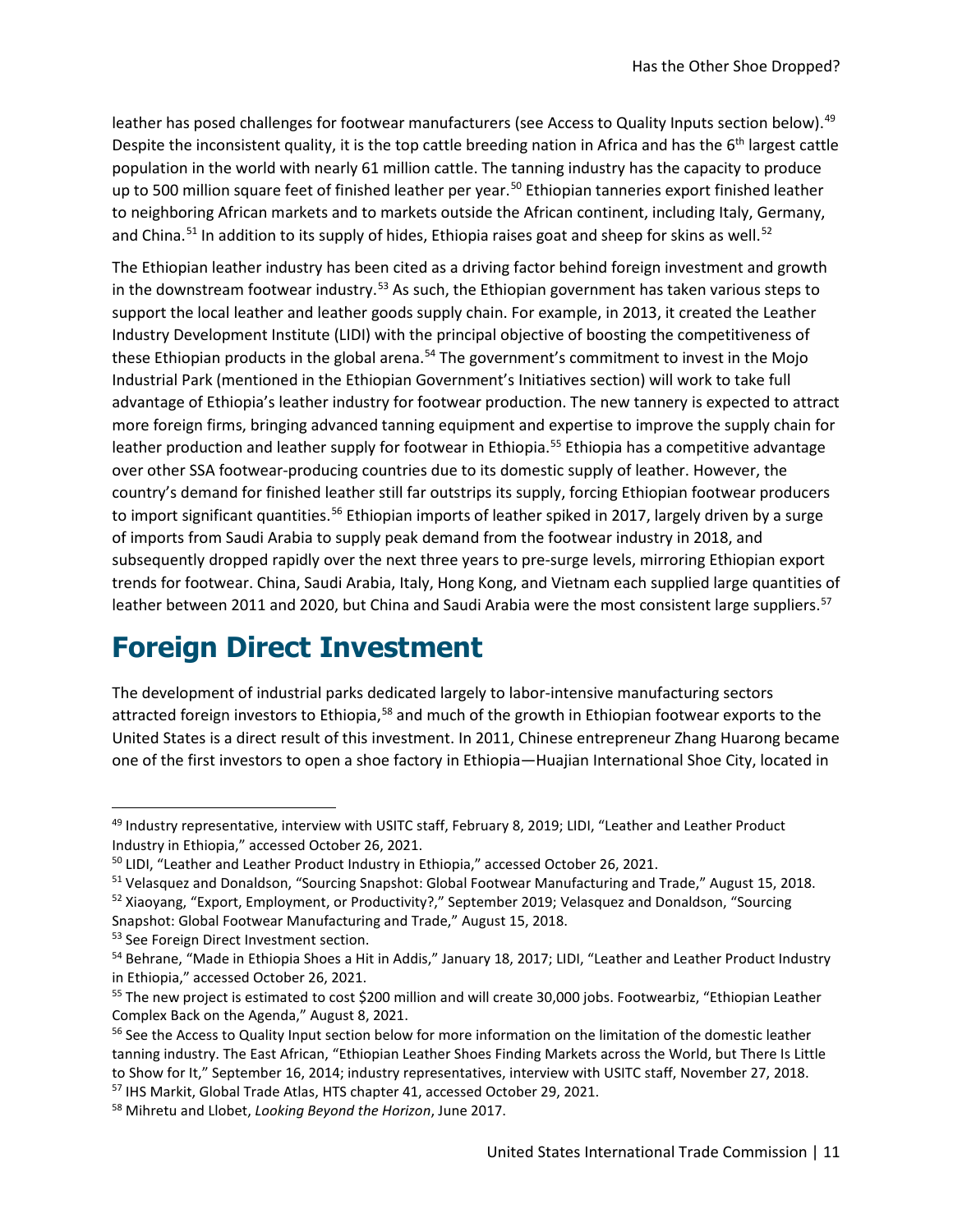Addis Ababa.<sup>[59](#page-11-0)</sup> The company began producing footwear for major footwear brands such as Nine West and Guess, quickly exceeding the production levels of any Ethiopian footwear firms.<sup>[60](#page-11-1)</sup> In 2012, the Chinese firm New Wing and Taiwanese firm George Shoe Corporation also began manufacturing footwear in Ethiopia.<sup>[61](#page-11-2)</sup> These footwear companies already had connections with U.S. purchasers from their other global facilities, which helped the transition for companies placing orders with firms transitioning to Ethiopia. U.S.-based company Caleres, for example, which owns brands such as Famous Footwear, Allen Edmonds, and Dr. Scholl's, purchases footwear from Ethiopia.<sup>[62](#page-11-3)</sup> Largely due to the investments made by these three firms, U.S. imports of footwear from Ethiopia surged from \$668,586 to \$19.4 million between 2011 and 2013. [63](#page-11-4)

Various other countries have contributed to the growth of Ethiopia's footwear manufacturing for export during the 2011–20 period. In 2014, attracted by the availability of quality leather in Ethiopia, Japanese manufacturer Hiroki Co. Ltd. set up a \$400,000 shoe and luxury leather products manufacturing operation in Ethiopia.<sup>[64](#page-11-5)</sup> In 2015, drawn by Ethiopia's low-cost electricity and labor as well as the country's tax incentives for exports, Turkish-owned My Shoes Shoe & Leather Manufacturing PLC invested \$35 million in a 70,000-square meter plot of land in Debre Birhan (a city northeast of Addis Ababa) to construct a shoe and leather manufacturing plant with capacity for producing 30,000 shoes a year.<sup>[65](#page-11-6)</sup> British tanning group, Pittards, opened a shoemaking facility with 70 workers in Addis Ababa to produce shoes for the Ethiopian footwear brand Soul of Africa.<sup>[66](#page-11-7)</sup> Up until 2019, many of these companies had announced expansions and plans to continue investment in the footwear manufacturing industry.<sup>[67](#page-11-8)</sup>

A variety of factors in addition to Ethiopian industrial parks attracted foreign investors. Not only did Ethiopia offer lower labor costs and a domestic supply of leather,<sup>[68](#page-11-9)</sup> but the Ethiopian government's market-based economic reforms and the country's stable political environment appealed to foreign businesses.[69](#page-11-10) The timing of these reforms helped Ethiopia attract foreign investment. As the Ethiopian government was developing economic and business initiatives to attract foreign investors in the early

<span id="page-11-0"></span><sup>59</sup> Baliddawa, "Lessons from Ethiopia," January 3, 2021.

<span id="page-11-1"></span><sup>60</sup> Baliddawa, "Lessons from Ethiopia," January 3, 2021.

<span id="page-11-2"></span> $61$  George Shoes built its own tanneries to supply 80 to 100 percent of the leather used in its shoe production. Xiaoyang, "Export, Employment, or Productivity?," September 2019, p. 7–8.

<span id="page-11-3"></span><sup>62</sup> FDRA, "Shoe-In," Made by Ethiopia, accessed December 14, 2021; Caleres, *2020 Environmental Social Governance Report*, 2020.

<span id="page-11-4"></span><sup>&</sup>lt;sup>63</sup> USITC DataWeb/Census, HTS chapter 64, accessed January 18, 2022.

<span id="page-11-5"></span><sup>&</sup>lt;sup>64</sup> Hiroki Co. also brought experts from Japan to train Ethiopian employees for their operations. EIC, "Leather and Leather Products," accessed October 25, 2021.

<span id="page-11-6"></span><sup>65</sup> Kassa, "New Shoe and Leather Factory Invests \$35m in Debre Birhan," *Addis Fortune*, April 27, 2015.

<span id="page-11-7"></span><sup>66</sup> Footwearbiz, "'More Opportunity than Risk' for Pittards," February 18, 2021.

<span id="page-11-8"></span> $67$  For example, in 2017, Huajian announced plans to boost the number of its footwear workers in its Ethiopian operations from 4,200 to 6,000 by 2018 and then again to 100,000 workers within the following five years. In 2016, Ethiopian footwear firm Anbessa Shoes started production at a new facility in the Akaki Kaliti district designed to expand its daily production of shoes from 3,500 pairs to 10,000 pairs for J.Crew and other U.S. brands. ChinaDaily.com, "Huajian Group Puts Its Best Foot Forward," June 27, 2019; Footwearbiz, "Huajian Wants to Increase Ethiopian Workforce to 100,000," October 2, 2017; USAID, *U.S. End Market Analysis for Footwear from East Africa*, November 2020; Berhane, "Anbessa Shoes Undertaking Half Billion Br Expansion," October 4, 2016.  $68$  Ethiopia does not have a national minimum wage. FDRA, "Ethiopia Shoe Production Snapshot."

<span id="page-11-10"></span><span id="page-11-9"></span> $69$  See the Political Environment and AGOA section below for more information. Xiaoyang, "Export, Employment, or Productivity?," September 2019, p. 18.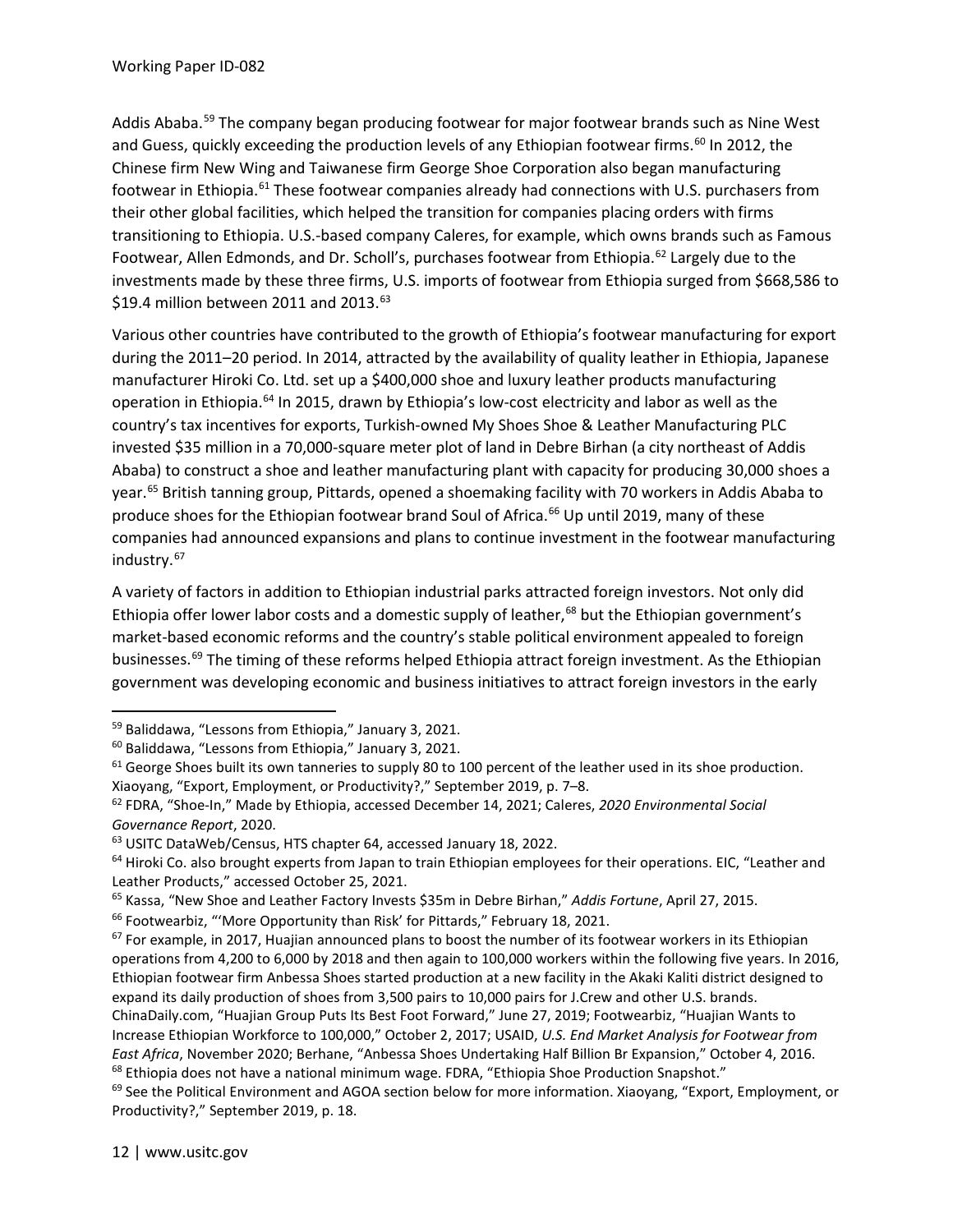2000s, many Chinese footwear firms began seeking alternative production sites in the face of rising production costs.[70](#page-12-0)

#### **Box 1** Profile of Ethiopian Footwear Companies

While most of the growth in U.S. footwear imports from Ethiopia is due to the influx of FDI, some local footwear firms have capitalized on Ethiopia's competitive advantages to make and export shoes as well. The local footwear industry in Ethiopia is made up of a few medium-sized firms and some smaller, niche, and artisan designers and producers. The few medium-sized footwear manufacturers produced and exported footwear before foreign investors identified Ethiopia as a potential global player. For example, the Tikur Abbay Shoe Factory and the Anbessa Shoe Factory have been in production for over 80 years.<sup>a</sup> These producers have sold more footwear to local and regional markets over the period as the middle class has grown in Ethiopia and neighboring countries. Some local firms have struggled acquiring footwear accessories since there is no production of these products locally and therefore must be imported. Other local footwear firms that are more recent entrants to the industry have had difficulties finding and keeping buyers that are willing to work with them given their limited capacities as new manufacturers.<sup>b</sup>

More recently, some smaller, niche, and artisan footwear designers began producing in Ethiopia as well, many of which are taking advantage of Ethiopia's footwear manufacturing knowledge and supply of leather. The footwear firm Enzi, for example, was started in 2011 by Kenyan and Ethiopian entrepreneurs. This company produces high-end men's footwear made from high-quality Ethiopian leather and sells in boutique retailers across the world.<sup>c</sup> In 2012, the firm Passport Articles de Voyage, founded by an Ethiopian-American designer, moved manufacturing production from Asia to Ethiopia due to the local supply of leather and suede. $d$  In 2004, Ethiopian entrepreneur Bethlehem Tilahuan began SoleRebel, which produces high-end, handcrafted shoes with African designs and soles made of recycled tires.<sup>e</sup> SoleRebels steadily grew into leather footwear production and now exports worldwide, including to the United States, Spain, Germany, Greece, Austria, and Canada.<sup>f</sup> Finally, another recent development in Ethiopian footwear has been the launching of Soul of Africa footwear in Addis Ababa as part of a collaboration between minimalist running shoe company, Vivobarefoot and the Desert Flower Foundation.<sup>g</sup> Soul of Africa originally made handstitched footwear in South Africa through an investment by British footwear firm Clark in 2003 before moving production to Ethiopia due to the country's supply of labor and raw inputs.<sup>h</sup>

- <sup>b</sup> Xiaoyang, "Export, Employment, or Productivity?," September 2019, p. 25.
- <sup>c</sup> Iwuoha, "10 Made-in-Africa Footwear Brands," Smallstarter Africa (blog), May 31, 2015.
- <sup>d</sup> "Made in Ethiopia," Afrothreads (blog), accessed November 19, 2021.
- <sup>e</sup> Renuka, "Bringing Ethiopian Entrepreneurship To The World," October 15, 2015.

<sup>g</sup> Footwearbiz, "Documentary Highlights Success of Soul of Africa Initiative," May 15, 2020; 6pm, "Soul of Africa," accessed November 17, 2021; Nedelcheva, "Vivobarefoot x Desert Flower Foundation," June 24, 2019.

<sup>&</sup>lt;sup>a</sup> LIDI, "Leather and Leather Product Industry in Ethiopia," accessed October 26, 2021.

<sup>f</sup> Bilahuan also founded a networking firm after SoleRebel's success. This company, Made By Ethiopia, connects global brands and retailers with Ethiopian tanneries and footwear manufacturers. Gebrehiwot, "Ethiopian Shoemakers Lure Major Global Sourcing Brands," Ethiosports (blog), January 29, 2017.

<sup>h</sup> Selamta, "Soul of Africa," January 12, 2019.

<span id="page-12-0"></span><sup>70</sup> Lazarus, "China's New Silk Road," 2019; Bradsher, "Chinese Maker of Ivanka Trump's Shoes Looks for Cheaper Labor," June 1, 2017.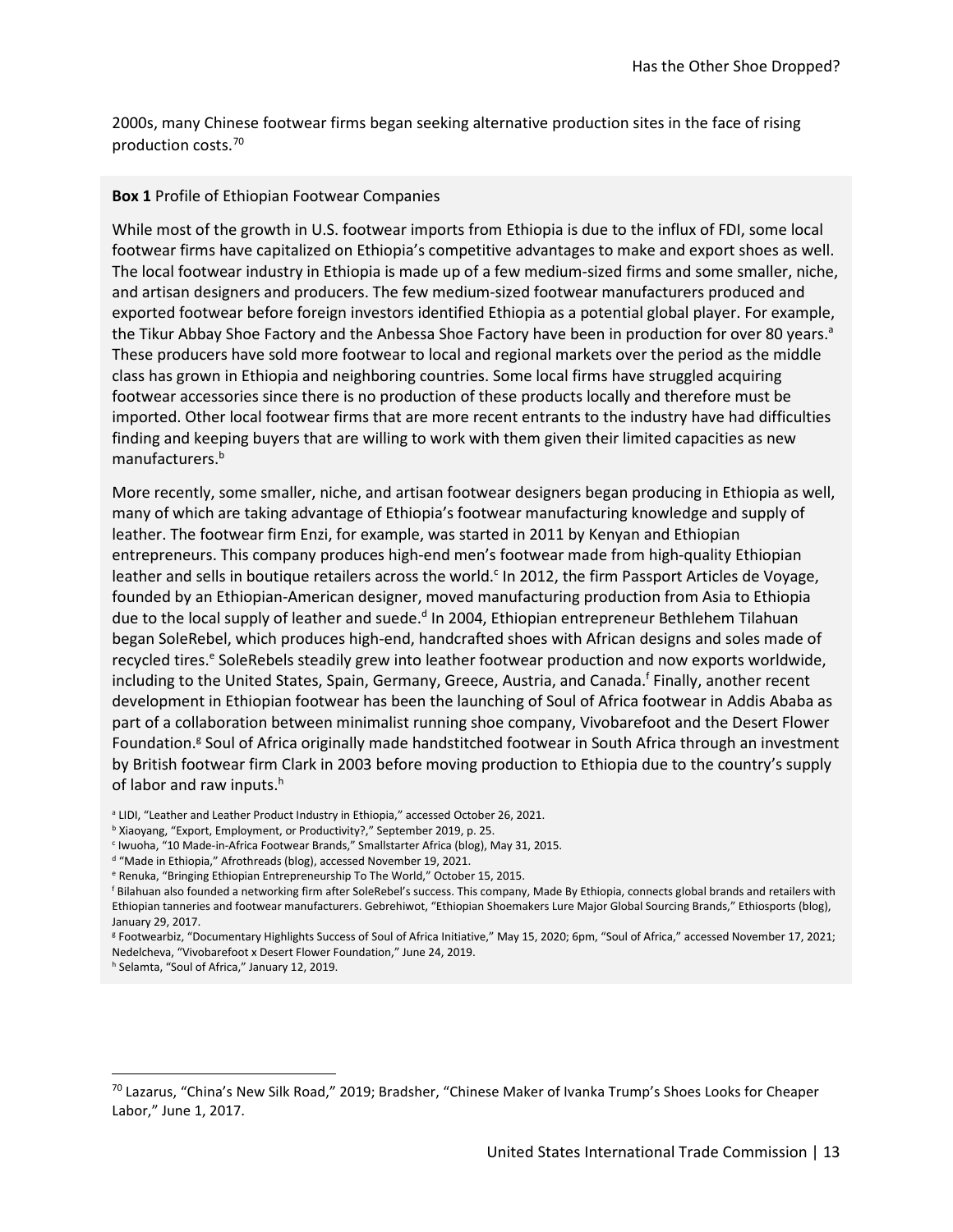## **African Growth and Opportunity Act**

A principal factor behind the growth of the Ethiopian footwear industry was the African Growth and Opportunity Act (AGOA).<sup>71</sup> AGOA was enacted in 2000 as a unilateral preference program to provide duty-free treatment to goods imported from eligible sub-Saharan African (SSA) countries pursuing political and economic reform.[72](#page-13-1) AGOA provides significant benefits to footwear exporters in eligible countries. The Normal Trade Relations (NTR) *ad valorem* rate of duty in 2020 for U.S. imports of footwear ranged from 0 to 48 percent, with some specific rates of duty up to 90 U.S. cents per pair.<sup>[73](#page-13-2)</sup> The average duty rate applicable to the top five footwear products imported from Ethiopia in 2020 was 15 percent.<sup>[74](#page-13-3)</sup> In addition, the rules of origin for footwear under AGOA are considered favorable for trade and more flexible than those of other U.S. agreements because a lower percentage of regional content is required.[75](#page-13-4)

The majority of U.S. footwear imports from Ethiopia over the period entered duty free under the preference program,<sup>[76](#page-13-5)</sup> and the program's benefits have played a large role in Ethiopia's growth as a footwear manufacturer and exporter.<sup>[77](#page-13-6)</sup> In 2011, U.S. imports of footwear from Ethiopia totaled \$669,000 and 94 percent (\$630,000) of these imports entered under AGOA. In the years that followed through 2020, the share of total U.S. imports of footwear entering under AGOA from Ethiopia consistently accounted for almost all U.S. footwear imports from the country. The Trade Preferences Extension Act of 2015 extended the expiration of AGOA from September 30, 2015 to September 30, 2025.[78](#page-13-7) After AGOA was extended, U.S. imports of footwear from Ethiopia rose from \$23.3 million to \$34.8 million between 2016 and 2018.<sup>[79](#page-13-8)</sup> The extension of AGOA was viewed as essential to expanding vertical integration in Ethiopia's manufacturing sector and establishing more free trade zones.<sup>[80](#page-13-9)</sup> Also, the ten-year extension, which provided duty-free certainty for a decade, encouraged the continued growth of U.S. imports of footwear from Ethiopia in the years that followed.<sup>[81](#page-13-10)</sup>

<span id="page-13-0"></span> $71$  Industry representatives, interviews with USITC staff, March 8, 2018, and November 27, 2018; Ethiopian Monitor, "U.S. Hails Ethiopia's Growing AGOA Use," August 7, 2019.

<span id="page-13-1"></span> $72$  AGOA provides duty-free access to the U.S. market for all GSP-eligible products (more than 5,000) and for more than 1,800 additional (AGOA-only) qualifying HTS 8-digit tariff-line items, including footwear. OTEXA, USDOC, "AGOA," accessed October 25, 2021.

<span id="page-13-2"></span><sup>73</sup> USAID, *U.S. End Market Analysis for Footwear from East Africa*, November 2020.

<span id="page-13-3"></span><sup>&</sup>lt;sup>74</sup> USITC DataWeb/Census, HTS Chapter 64, accessed November 16, 2021.

<span id="page-13-4"></span><sup>75</sup> OTEXA, USDOC, "The Textile and Apparel Provisions of AGOA," accessed October 26, 2021; industry representative, interview with USITC staff, February 6, 2018.

<span id="page-13-5"></span><sup>76</sup> USTR, *2020 Biennial Report on the Implementation of the African Growth and Opportunity Act*, June 2020; Ethiopian Monitor, "U.S. Hails Ethiopia's Growing AGOA Use," August 7, 2019.

<span id="page-13-6"></span><sup>77</sup> Industry representative, interview with USITC staff, February 6, 2018.

<span id="page-13-7"></span><sup>78</sup> USITC, *The Year in Trade 2017: Operation of the Trade Agreements Program 69th Report*, August 2018.

<span id="page-13-8"></span><sup>79</sup> USITC DataWeb/Census, HTS Chapter 64, accessed November 16, 2021.

<span id="page-13-9"></span><sup>&</sup>lt;sup>80</sup> However, vertical integration was viewed as less important for footwear production than for apparel manufacturing. Industry representative, interview with USITC staff, February 6, 2018.

<span id="page-13-10"></span><sup>81</sup> USITC, *U.S. Trade and Investment with Sub-Saharan Africa: Recent Developments*, April 2018.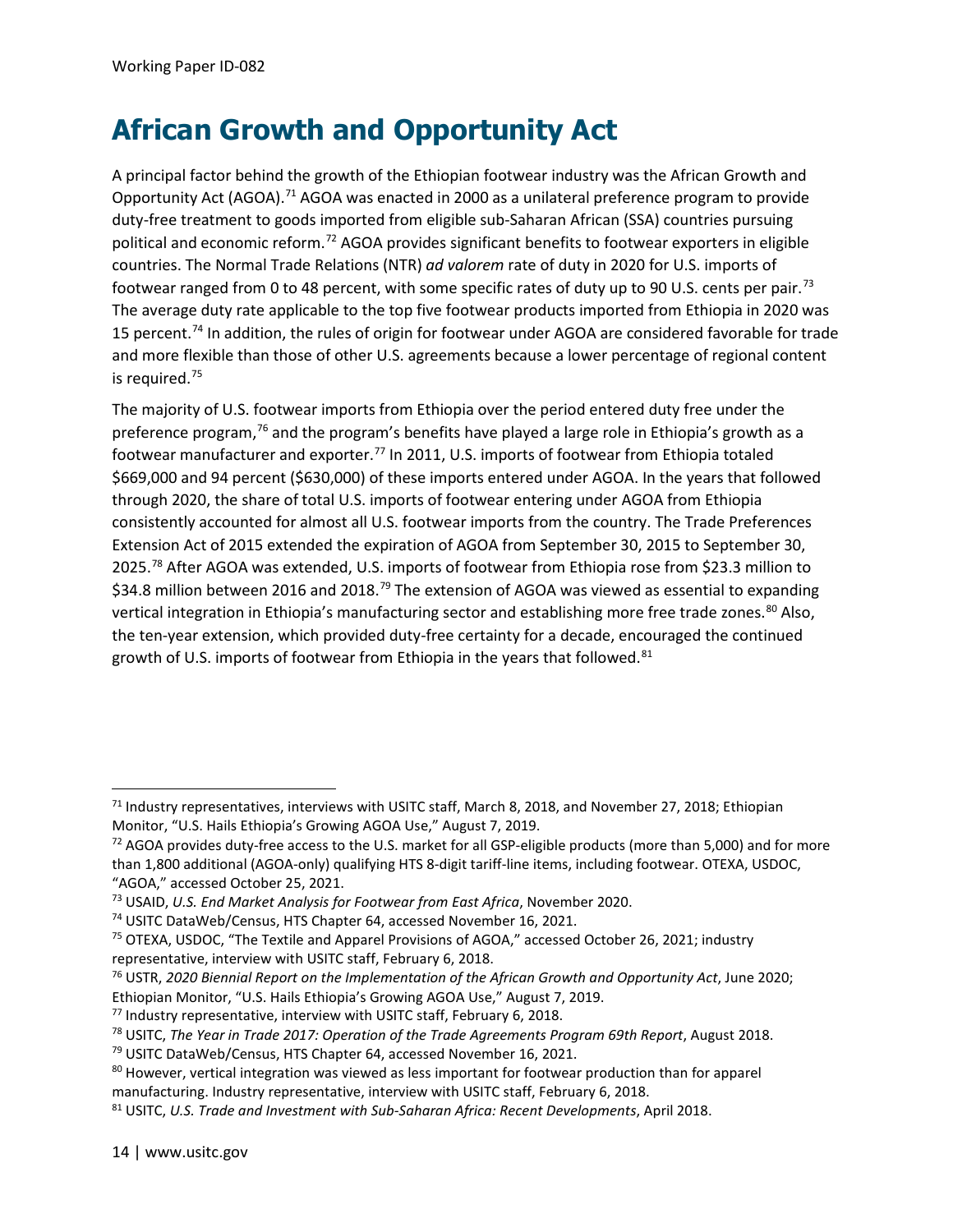Ethiopia had been eligible for AGOA benefits continuously from the program's inception.<sup>[82](#page-14-0)</sup> However, on November 2, 2021, President Biden announced the termination of Ethiopia's AGOA eligibility, effective January 1, 2022, as a result of human rights violations.<sup>[83](#page-14-1)</sup> As covered in the next section, many textile companies are now moving production out of Ethiopia due to the loss of duty benefits and to avoid association with a country embroiled in human rights violations.<sup>[84](#page-14-2)</sup> As AGOA has been vital to the success of the Ethiopian footwear sector, industry sources predict that this development could be disastrous for the industry.<sup>85</sup>

# **Challenges for the Ethiopian Footwear Industry**

While the Ethiopian footwear industry grew between 2011 and 2018, the industry still faced challenges, some of which played a large role in the fall of U.S. footwear imports between 2018 and 2020. Although the Ethiopian government prioritized the development of the manufacturing sector, shipments experienced delays due to underdeveloped infrastructure. Additionally, despite a domestic supply of leather for leather footwear, the Ethiopian industry struggled with producing high-quality leather consistently and with access to other inputs and accessories for shoemaking. Aside from infrastructure and access to inputs, recent events concerning the political environment and loss of AGOA eligibility also pose significant challenges for the industry. These key factors challenging the Ethiopian footwear sector are highlighted in figure 3 and discussed below.

### **Infrastructure**

One of the greatest challenges for U.S. firms sourcing footwear from Ethiopia is the country's underdeveloped infrastructure.<sup>[86](#page-14-4)</sup> Although Chinese investors have funded upgrades to Ethiopia's infrastructure, including the construction of a railway between Addis Ababa and Djibouti, the port from which most Ethiopian goods are shipped,<sup>[87](#page-14-5)</sup> Ethiopia's infrastructure and transportation networks remain

<span id="page-14-0"></span><sup>82</sup> AGOA eligibility criteria are set forth in Section 104 of AGOA (19 U.S.C. § 3703) and section 502 of the Trade Act of 1974 (19 U.S.C. § 2463). Countries must be GSP eligible as well as AGOA eligible to receive AGOA's trade benefits. See United States International Trade Commission, *U.S. Trade and Investment with Sub-Saharan Africa: Recent Developments*, April 2018. Annually, the President of the United States considers whether individual SSA countries are, or remain, eligible for AGOA benefits based on specific eligibility criteria. USTR initiates the annual review by publishing a notice in the *Federal Register* requesting comments and announcing a hearing. OTEXA, "The Textile and Apparel Provisions of AGOA," accessed October 26, 2021; USTR, *2020 Biennial Report on the Implementation of the African Growth and Opportunity Act*, June 2020; 19 U.S.C. § 2463 and 19 U.S.C. § 3722. 83 White House, "A Message to the Congress on the Termination," November 2, 2021.

<span id="page-14-2"></span><span id="page-14-1"></span><sup>84</sup> An estimated 100,000 workers are directly and indirectly employed in AGOA-dependent jobs across Ethiopia, including those in the footwear industry. Ways and Means Committee, "Trade Subcommittee Hearing on Strengthening the U.S.-Africa Trade and Investment Relationship," November 17, 2021; United States International Trade Commission, *U.S. Trade and Investment with Sub-Saharan Africa: Recent Developments*, April 2018; Abdulla, "Exclusive: AGOA Loss Will Return Ethiopia to Famine-State," November 11, 2021.

<span id="page-14-3"></span><sup>85</sup> Abdulla, "Exclusive: AGOA Loss Will Return Ethiopia to Famine-State," November 11, 2021.

<span id="page-14-4"></span><sup>86</sup> Industry representative, email message to USITC staff, September 23, 2019.

<span id="page-14-5"></span><sup>87</sup> Just Style, "Africa Continues to Face Challenges to Reach Full Potential," October 15, 2018.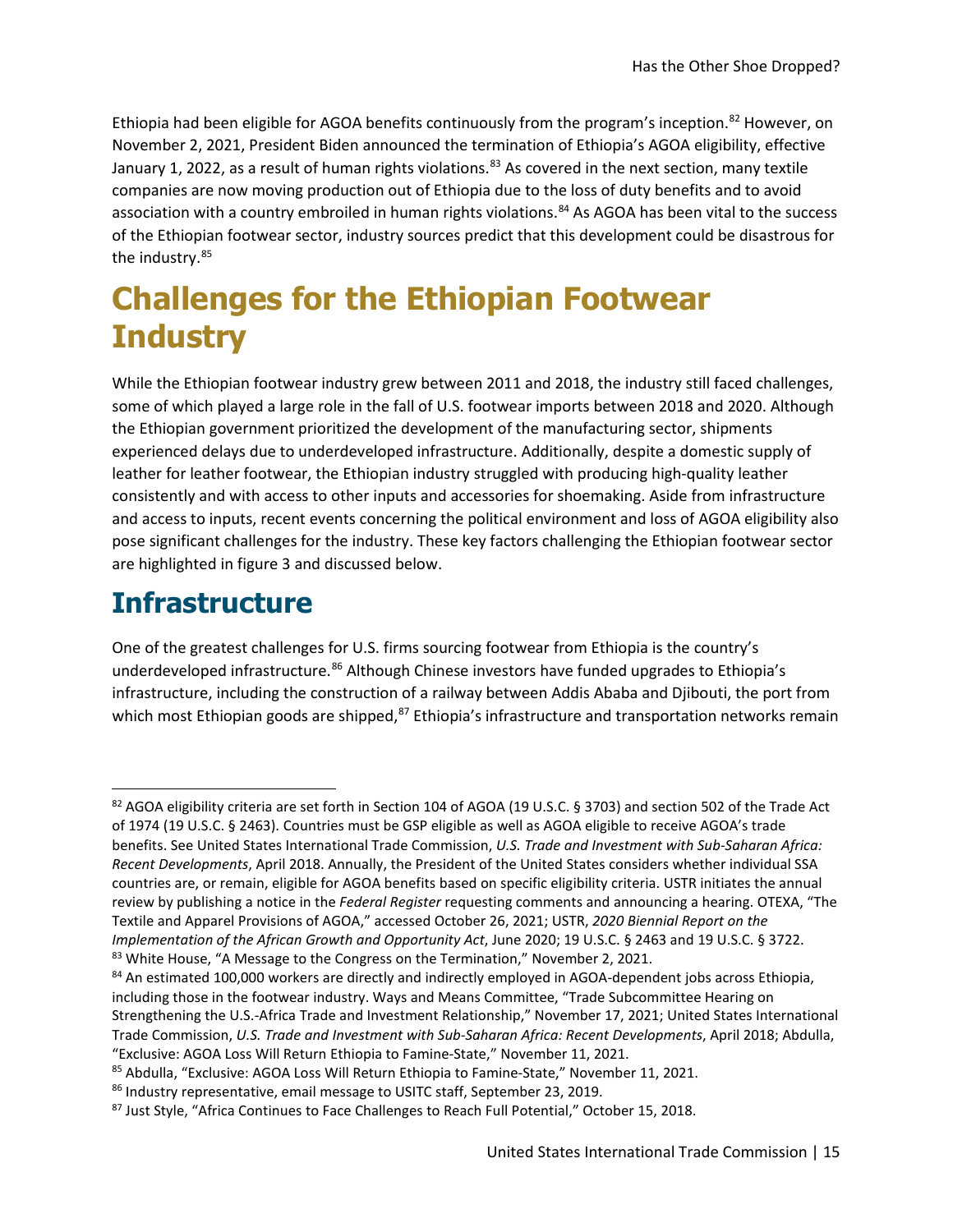underdeveloped, which translates to higher transportation costs. Ethiopia's freight costs average 4.5–5 percent of total output value compared with China's freight costs of 1.5 percent of output value.<sup>[88](#page-15-0)</sup>

Ethiopia also struggles with long delays in shipping times and is working to diversify shipping options to reduce delivery times.<sup>[89](#page-15-1)</sup> The overburdened port of Djibouti, which reportedly operates at near full capacity, has been plagued by the slow unloading of goods and burdensome customs clearance procedures, and as such, is considered inefficient and expensive.<sup>[90](#page-15-2)</sup> In 2018, Ethiopian exporters were able to start using the Port of Assab in neighboring Eritrea to ship goods after a 20-year conflict between the two countries ended.<sup>[91](#page-15-3)</sup> To increase accessibility to the port, the government is investing in multiple highway projects between Ethiopia into Eritrea.<sup>[92](#page-15-4)</sup> Meanwhile, many other African nations are expanding port capacity as the region recovers from COVID-19 slow-downs and the African Continental Free Trade Agreement fosters trade between African states and the rest of the world.<sup>[93](#page-15-5)</sup> While regional infrastructure is improving, many projects are ongoing, and it is unclear if Ethiopian exporters have been able to take advantage of these improvements. The often slow and inefficient transportation of goods puts Ethiopia's footwear at a competitive disadvantage when speed to market is increasingly important in the global footwear industry. $94$ 

## **Access to Quality Inputs**

U.S. importers face certain sourcing challenges with respect to accessing quality inputs for leather footwear production in Ethiopia. For example, one Ethiopian footwear firm indicated that they must import about 60 percent of the raw materials and trims (shoelaces, zippers, buckles) needed to manufacture shoes, adding additional time and cost to the final product.<sup>[95](#page-15-7)</sup> Ethiopia's heavy reliance on imports for other critical materials such as fabrics, glues, polymers, and other chemicals needed for production by tanneries and footwear producers was also cited as a production disadvantage.<sup>[96](#page-15-8)</sup> The

<span id="page-15-0"></span><sup>88</sup> Africa-China Reporting Project, "Inside the Chinese Factory in Ethiopia Where Ivanka Trump Places Her Shoe Orders," January 30, 2017.

<span id="page-15-1"></span><sup>89</sup> Just Style, "Africa Continues to Face Challenges to Reach Full Potential," October 15, 2018.

<span id="page-15-2"></span><sup>90</sup> Just Style, "Africa Continues to Face Challenges to Reach Full Potential," October 15, 2018.

<span id="page-15-3"></span><sup>&</sup>lt;sup>91</sup> Ethiopian Prime Minister Abiy Ahmed negotiated a peace agreement with Eritrean President Isaias Afwerki in 2018. Some notable changes agreed to in the accord were an accepted boundary decision between the two countries, the removal of military threat, and free movement of goods and people across the shared border. BBC, "Ethiopia's Abiy Ahmed: The Nobel Prize Winner Who Went to War," October 11, 2021; Stigant, Phelan, "A Year After the Ethiopia-Eritrea Peace Deal, What Is the Impact?," accessed December 13, 2021; Maasho, "Ship Docks, Road Upgrade Planned as Eritrea, Ethiopia Ties Strengthen," September 5, 2018; industry representatives, interview with USITC staff, November 27, 2018.

<span id="page-15-4"></span><sup>92</sup> Abiye, "Ethiopia Launches New Road Project to Assab," January 23, 2021.

<span id="page-15-5"></span><sup>93</sup> Ford, "Africa's Ports Shrug off Covid-19 and Suez Crisis," May 6, 2021.

<span id="page-15-7"></span><span id="page-15-6"></span><sup>94</sup> Sourcing Journal, "Tech Event Aims to Solve Footwear's Speed-to-Market Concerns," September 11, 2018. <sup>95</sup> According to one source, the cost of footwear production in Ethiopia can range from 5 to 12 percent less than production in Asia if everything is produced locally. Velasquez and Donaldson, "Sourcing Snapshot: Global Footwear Manufacturing and Trade," August 15, 2018; Africa-China Reporting Project, "Inside the Chinese Factory in Ethiopia Where Ivanka Trump Places Her Shoe Orders," January 30, 2017.

<span id="page-15-8"></span><sup>96</sup> Industry representative, email message to USITC staff, February 2, 2019; Xiaoyang, "Export, Employment, or Productivity?," September 2019.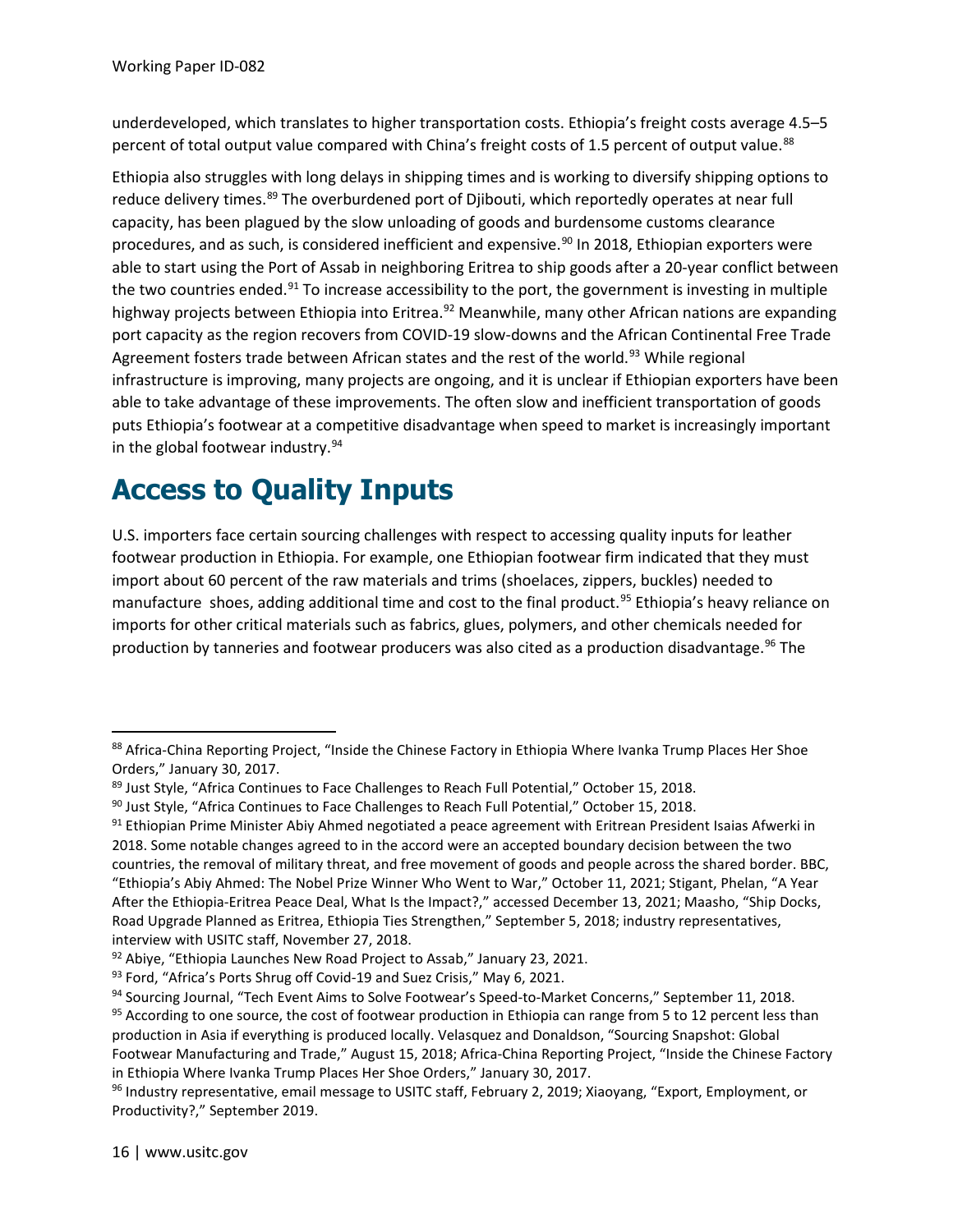reliance on imports exacerbated Ethiopia's challenges in sourcing footwear materials and components during the COVID-19 pandemic. <sup>[97](#page-16-0)</sup>

Other footwear manufacturers report that the quality of Ethiopian leather is inconsistent and that tanneries lack the skillsets to supply the wide variety of techniques desired by shoe manufacturers. The reported inconsistent quality of hides requires Ethiopian footwear producers to use more imported leather for domestic-made shoes.<sup>[98](#page-16-1)</sup> One U.S. luxury fashion brand made several attempts to source footwear from Ethiopia but pulled out of the entire operation citing major quality control problems, lack of leather cutting expertise, poor management oversight, and work culture difficulties.<sup>[99](#page-16-2)</sup> Additional complications associated with the quality standards of leather were due to poor handling of skins and hides, the collection and transportation of these products, and some parasitic diseases impacting the animals. Even the foreign firms that invested in the technology and training needed for consistent leather tanning still struggle with the supply chain challenges previously mentioned.<sup>[100](#page-16-3)</sup> These issues mitigate the competitive advantage Ethiopia enjoys by having such a large cattle population.

### **Labor Environment**

Labor issues also pose a competitive challenge to Ethiopian footwear production. The productivity of Ethiopian footwear workers reportedly lags behind that of Asian suppliers—as much as 50 percent lower—and high worker turnover rate in Ethiopian manufacturing increases training costs.<sup>[101](#page-16-4)</sup> Moreover, Ethiopia's manufacturing sector has experienced production shutdowns due to labor strikes across multiple industries. In years leading up to 2019, workers in the Hawassa Industrial Park claimed that unions were denied access to organize in the park. These unions report that wages for industrial park workers were below the living wage and that welfare and working conditions needed significant improvement. In particular, many female workers reported grievances of sexual harassment through the unions. [102](#page-16-5) According to one U.S. footwear firm, the labor unrest impacting Ethiopian manufacturing has somewhat abated, but orders from the country were negatively impacted in 2019. Efforts to establish labor unions for workers employed by factories operating in the Hawassa Industrial Park have been slow, partly due to COVID-19 disruptions, but a small number of company workforces have begun forming unions.<sup>[103](#page-16-6)</sup>

<span id="page-16-0"></span><sup>97</sup> Industry representative, email message to USITC staff, September 17, 2019.

<span id="page-16-1"></span><sup>98</sup> Xiaoyang, "Export, Employment, or Productivity?," September 2019.

<span id="page-16-3"></span><span id="page-16-2"></span> $99$  Industry representative, email message to USITC staff, September 17, 2019; industry representative, interview with USITC staff, September 17, 2019; Xiaoyang, "Export, Employment, or Productivity?," September 2019. <sup>100</sup> China footwear firms were incentivized to find foreign alternatives to leather tanning because China experienced a leather supply shortage and the country's environmental policies were becoming stricter, making it harder for heavy-pollutant industries, such as tanning, to succeed. Despite Chinese investment in Ethiopian tanning, Huajian, the largest Chinese footwear manufacturer in Ethiopia, sources primarily from local or other foreign-owned tanneries. Xiaoyang, "Export, Employment, or Productivity?," September 2019.

<span id="page-16-4"></span><sup>&</sup>lt;sup>101</sup> Xiaoyang, "Export, Employment, or Productivity?," September 2019, p. 23.

<span id="page-16-5"></span><sup>&</sup>lt;sup>102</sup> According to Just-Style, strikes at the Hawassa Industrial plant began on March 7, 2019. Ongoing strikes led employers at the factories in the plant to grant three days of leave due to safety concerns. Corbineau, "Workers Strike at Ethiopia's Hawassa Industrial Park," March 15, 2019; IndustriALL, "Ethiopia: Workers Strike for a Union in Hawassa Industrial Park," March 26, 2019.

<span id="page-16-6"></span><sup>103</sup> Fortune, "Industrial Parks Finally See Labour Unions Emerge," September 18, 2021.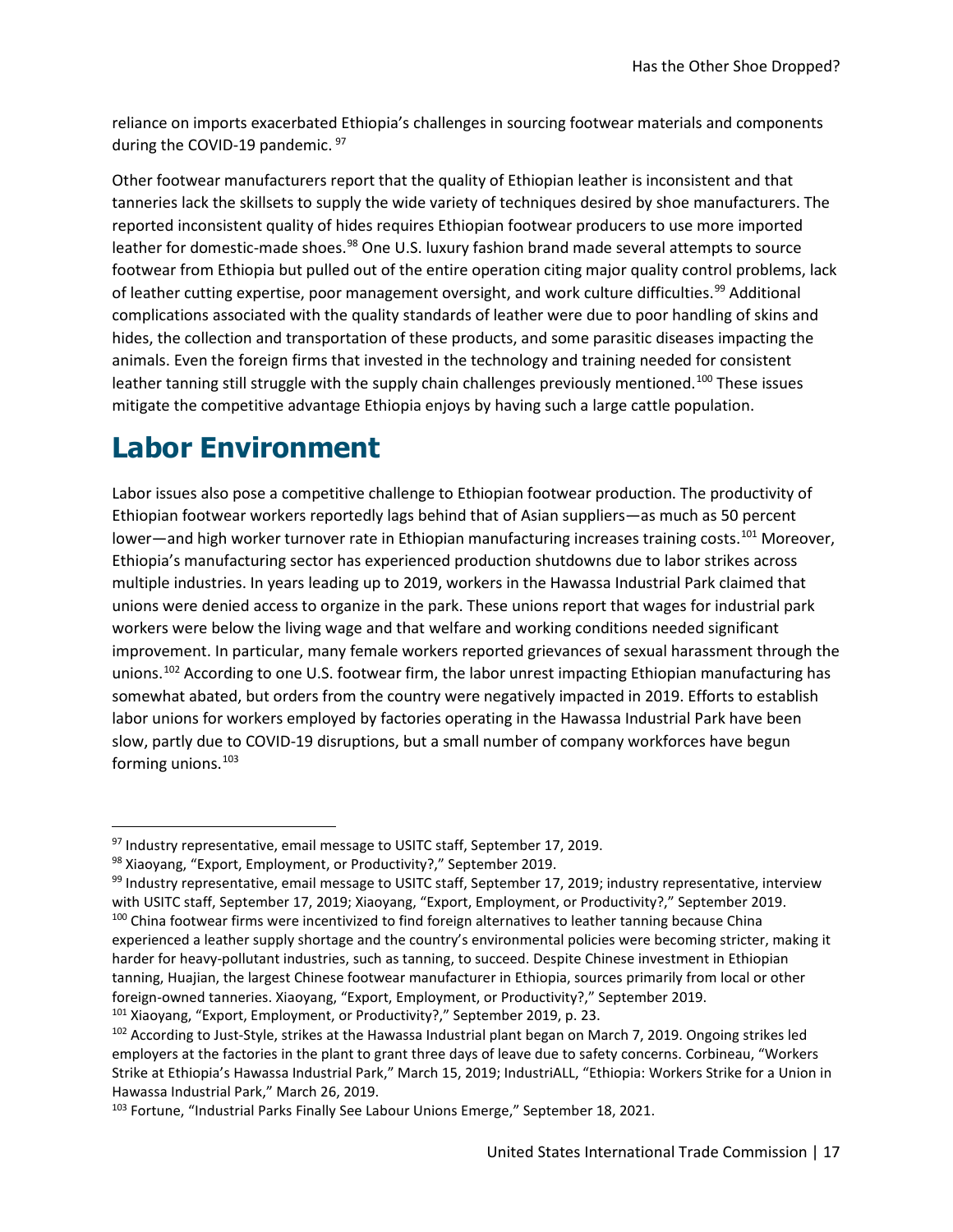## **Political Environment and AGOA**

Finally, Ethiopia continues to face challenges associated with safety and worsening economic conditions (such as exchange rates) due to the ongoing conflict in northern Ethiopia between the Ethiopian government and the TPLF.[104](#page-17-0) On September 17, 2021, President Biden announced sanctions on certain entities and individuals involved in human rights violations in Ethiopia.<sup>[105](#page-17-1)</sup> As previously mentioned, these human rights violations also led to the revocation of Ethiopia's AGOA benefits.<sup>[106](#page-17-2)</sup> The loss of AGOA eligibility reverts duty rates to NTR levels, increasing the cost of Ethiopian footwear for U.S. purchasers significantly. In addition to the new sanctions and the loss of AGOA eligibility, the conflict has impeded the movement of goods both within Ethiopia and between neighbors.<sup>[107](#page-17-3)</sup> It is uncertain whether U.S. investment, production, and sourcing in Ethiopia will continue without significant changes made on the side of the Ethiopian government. The American Apparel and Footwear Association (AAFA) stated that the sourcing relationship between the United States and Ethiopia is threatened by the country's block of humanitarian aid and reports of terrorized civilian populations.[108](#page-17-4) One global clothing manufacturer reported that its customers discontinued orders once it was announced Ethiopia would lose its AGOA eligibility on January 1, 2022.<sup>[109](#page-17-5)</sup> Other firms may be wary to participate in Ethiopia's economy when human rights abuses and state policies, such as the suspension of internet service and closure of media networks, impede firms' ability to do business.<sup>[110](#page-17-6)</sup>

# **Conclusion**

While the footwear industry in Ethiopia showed great potential between 2011 and 2018 with increasing foreign investment and growing U.S. imports, the worsening business environment, other production hurdles, and the crippling of global supply chains due to COVID-19 have resulted in a deterioration of the Ethiopian footwear industry. Despite several improvements in recent years, Ethiopia's transportation networks and infrastructure create supply issues for U.S. purchasers, Ethiopian footwear producers rely heavily on imported leather and footwear components, and recent labor unrest has prompted foreign buyers to reduce their orders of footwear from Ethiopia. Finally, things worsened for the Ethiopian footwear industry when political unrest led to the country's loss of AGOA benefits and possibly its goal of becoming a competitive global footwear producer. To work towards this goal, Ethiopia will need to build on its competitive advantages (such as low labor costs and cattle industry), continue to improve its logistics infrastructure, remain flexible amid the changing dynamics of the post-COVID-19 global

<span id="page-17-0"></span><sup>104</sup> Industry representative, email to USITC staff, October 6, 2021; Smith, "Escalating Conflict Could Threaten Ethiopia's Economic Success Story," November 17, 2020.

<span id="page-17-1"></span><sup>&</sup>lt;sup>105</sup> White House, "Executive Order on Imposing Sanctions," September 17, 2021.

<span id="page-17-2"></span><sup>106</sup> USTR, "Statement From Ambassador Katherine Tai on the African Growth and Opportunity Act Eligibility Review," November 2, 2021.

<span id="page-17-3"></span><sup>&</sup>lt;sup>107</sup> Demissie, "Djibouti Looks to Ethiopia to Gauge Its Economic Future," May 3, 2021.

<span id="page-17-4"></span><sup>108</sup> Lamar, "AAFA Letter to Ethiopia's Prime Minister," October 25, 2021.

<span id="page-17-5"></span><sup>109</sup> One example of the effect this can have in the case of Eswatini (formerly Swaziland), which lost AGOA benefits on January 1, 2015. U.S. imports of footwear from Eswatini decreased 76 percent from 2014 to 2015, for a total loss of \$61.6 million. Eswatini regained AGOA eligibility on December 22, 2017. OTEXA, USDOC, "AGOA Eligibility," accessed January 25, 2022; Abdulla, "Exclusive: AGOA Loss Will Return Ethiopia to Famine-State," November 11, 2021; USITC DataWeb/Census, HTS Chapter 64, accessed January 25, 2022.

<span id="page-17-6"></span><sup>110</sup> Smith, "Escalating Conflict Could Threaten Ethiopia's Economic Success Story," November 17, 2020.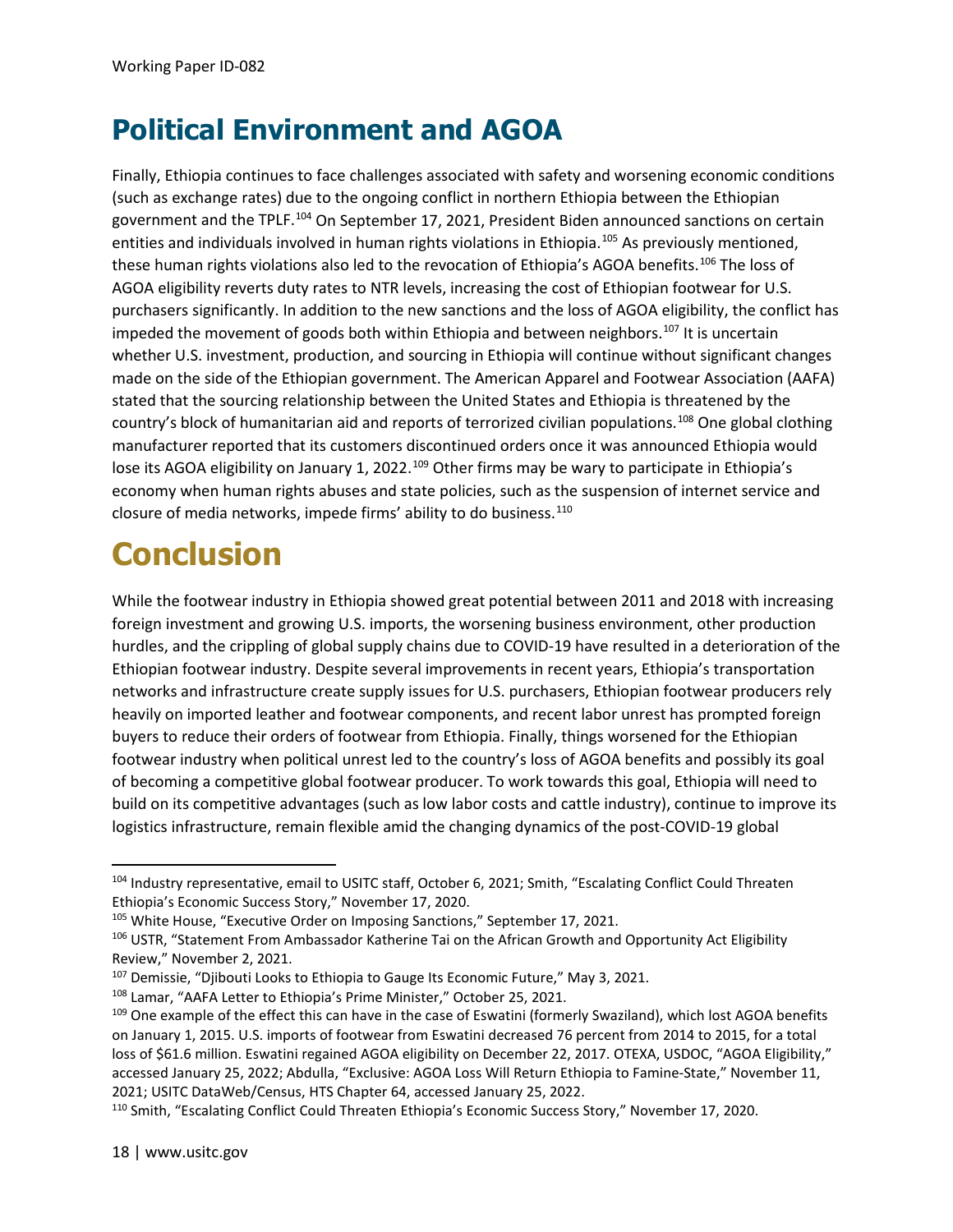footwear marketplace, and pursue a politically stable environment that honors democratic processes and human rights. The survival of the Ethiopian footwear industry hinges on its ability to do so.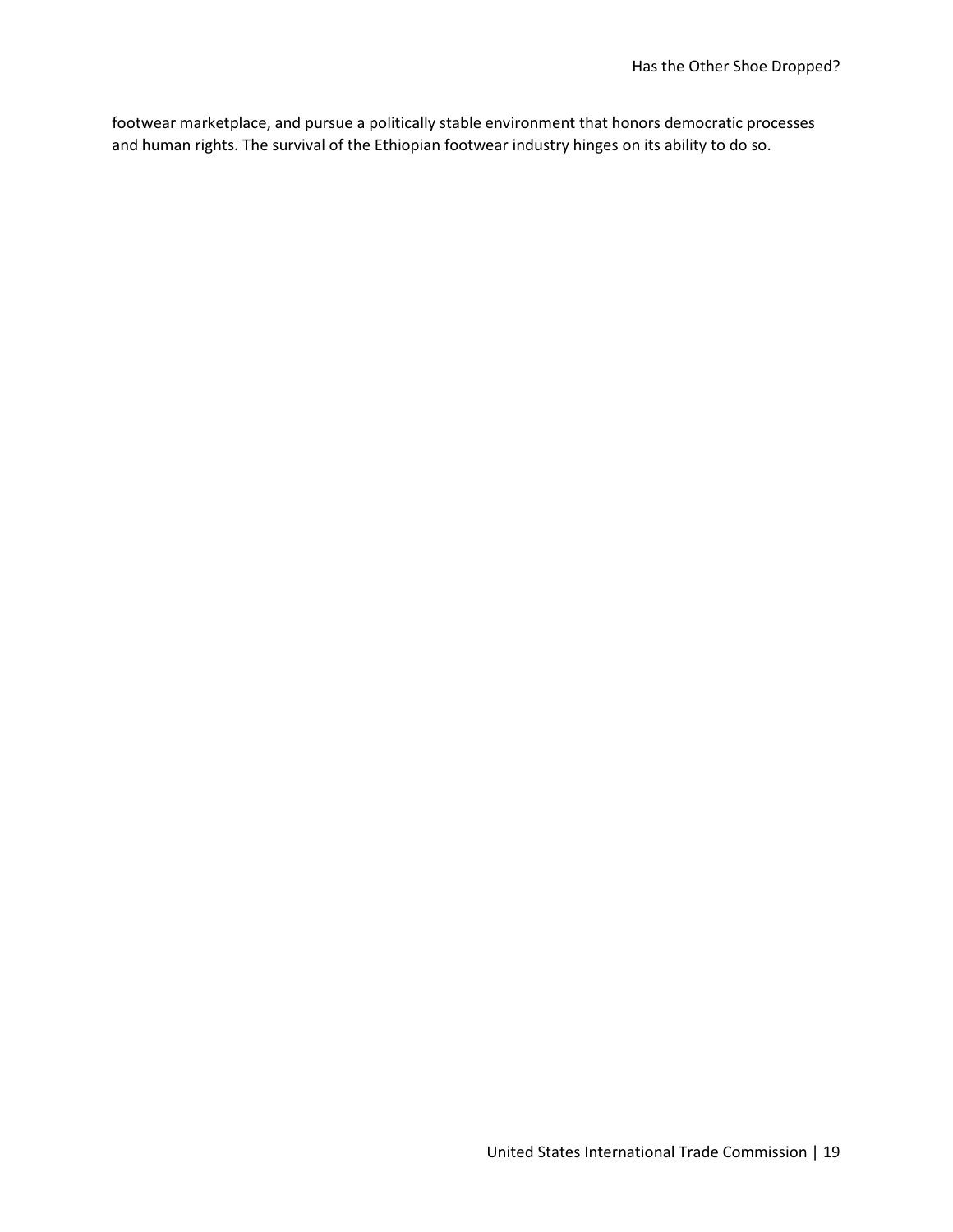# **Bibliography**

- 6pm. "Soul of Africa." Accessed November 17, 2021[. https://www.6pm.com/b/soul-of](https://www.6pm.com/b/soul-of-africa/brand/1116)[africa/brand/1116.](https://www.6pm.com/b/soul-of-africa/brand/1116)
- Abdulla, Hannah. "Exclusive: AGOA Loss Will Return Ethiopia to Famine-State, Warns Supplier." *Just Style*, November 11, 2021. [https://www.just-style.com/interviews/exclusive-agoa-loss-will](https://www.just-style.com/interviews/exclusive-agoa-loss-will-return-ethiopia-to-famine-state-warns-supplier/)[return-ethiopia-to-famine-state-warns-supplier/.](https://www.just-style.com/interviews/exclusive-agoa-loss-will-return-ethiopia-to-famine-state-warns-supplier/)
- Abiye, Yonas. "Ethiopia Launches New Road Project to Assab." The Reporter Ethiopia, January 23, 2021. [https://www.thereporterethiopia.com/article/ethiopia-launches-new-road-project-assab.](https://www.thereporterethiopia.com/article/ethiopia-launches-new-road-project-assab)
- Africa-China Reporting Project. "Inside the Chinese Factory in Ethiopia Where Ivanka Trump Places Her Shoe Orders," January 30, 2017. [https://africachinareporting.co.za/2017/01/inside-the-chinese](https://africachinareporting.co.za/2017/01/inside-the-chinese-factory-in-ethiopia-where-ivanka-trump-places-her-shoe-orders/)[factory-in-ethiopia-where-ivanka-trump-places-her-shoe-orders/.](https://africachinareporting.co.za/2017/01/inside-the-chinese-factory-in-ethiopia-where-ivanka-trump-places-her-shoe-orders/)
- *African Leadership Magazine*. "Italy to Increase Investments in Ethiopia's Industry, Infrastructure Development," December 17, 2015. [https://www.africanleadershipmagazine.co.uk/italy-to](https://www.africanleadershipmagazine.co.uk/italy-to-increase-investments-in-ethiopias-industry-infrastructure-development/)[increase-investments-in-ethiopias-industry-infrastructure-development/.](https://www.africanleadershipmagazine.co.uk/italy-to-increase-investments-in-ethiopias-industry-infrastructure-development/)
- Afrothreads. "Made in Ethiopia: Sneakers by Passport ADV." Accessed November 19, 2021. [https://mitindoplus.blogspot.com/2015/02/made-in-ethiopiasneakers-by-passport-adv.html.](https://mitindoplus.blogspot.com/2015/02/made-in-ethiopiasneakers-by-passport-adv.html)
- Baliddawa, Edward. "Lessons from Ethiopia: Manufacturing for Export." Monitor, January 3, 2021. [https://www.monitor.co.ug/uganda/business/prosper/lessons-from-ethiopia-manufacturing](https://www.monitor.co.ug/uganda/business/prosper/lessons-from-ethiopia-manufacturing-for-export-1782840)[for-export-1782840.](https://www.monitor.co.ug/uganda/business/prosper/lessons-from-ethiopia-manufacturing-for-export-1782840)
- BBC. "Ethiopia's Abiy Ahmed: The Nobel Prize Winner Who Went to War," October 11, 2021. [https://www.bbc.com/news/world-africa-43567007.](https://www.bbc.com/news/world-africa-43567007)
- Bearak, Max, and Sudarsan Raghavan. "Africa's Largest Dam Powers Dreams of Prosperity in Ethiopia and Fears of Hunger in Egypt." Washington Post. Accessed October 27, 2021. [https://www.washingtonpost.com/world/interactive/2020/grand-ethiopian-renaissance-dam](https://www.washingtonpost.com/world/interactive/2020/grand-ethiopian-renaissance-dam-egypt-nile/)[egypt-nile/.](https://www.washingtonpost.com/world/interactive/2020/grand-ethiopian-renaissance-dam-egypt-nile/)
- Behrane, Samson. "Made in Ethiopia Shoes a Hit in Addis." Addis Fortune, January 18, 2017. [https://addisfortune.net/articles/made-in-ethiopia-shoes-a-hit-in-addis/.](https://addisfortune.net/articles/made-in-ethiopia-shoes-a-hit-in-addis/)
- Berhane, Samson. "Anbessa Shoes Undertaking Half Billion Br Expansion." Addis Fortune, October 4, 2016[. https://addisfortune.net/articles/anbessa-shoes-undertaking-half-billion-br-expansion/.](https://addisfortune.net/articles/anbessa-shoes-undertaking-half-billion-br-expansion/)
- Bradsher, Keith. "Chinese Maker of Ivanka Trump's Shoes Looks for Cheaper Labor." *The New York Times*, June 1, 2017[. https://www.nytimes.com/2017/06/01/business/ivanka-trump-china](https://www.nytimes.com/2017/06/01/business/ivanka-trump-china-shoes-factory-hours.html)[shoes-factory-hours.html.](https://www.nytimes.com/2017/06/01/business/ivanka-trump-china-shoes-factory-hours.html)
- Caleres. *2020 Environmental Social Governance Report*, 2020. [https://www.caleres.com/c/-](https://www.caleres.com/c/-/media/caleres/about-us-new/final-esg/caleres-esg-report-042221-12pm.pdf) [/media/caleres/about-us-new/final-esg/caleres-esg-report-042221-12pm.pdf.](https://www.caleres.com/c/-/media/caleres/about-us-new/final-esg/caleres-esg-report-042221-12pm.pdf)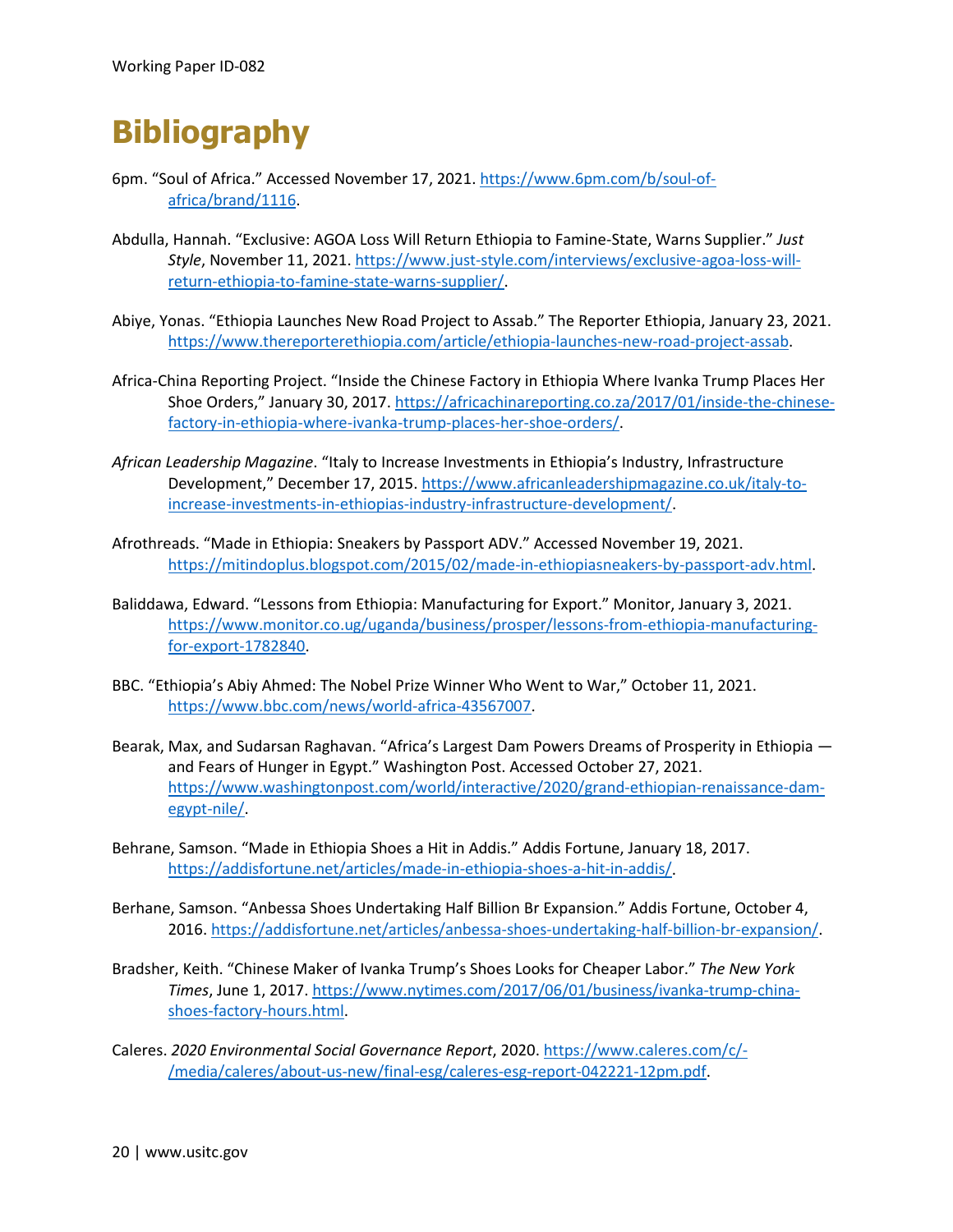- CBP. "Informed Compliance Publications: Footwear." U.S. Customs and Border Protection. Accessed November 16, 2021[. https://www.cbp.gov/sites/default/files/assets/documents/2018-](https://www.cbp.gov/sites/default/files/assets/documents/2018-Apr/ICP%20Footwear%20%20Final%2004102018.pdf) [Apr/ICP%20Footwear%20%20Final%2004102018.pdf.](https://www.cbp.gov/sites/default/files/assets/documents/2018-Apr/ICP%20Footwear%20%20Final%2004102018.pdf)
- Central Intelligence Agency (CIA). *World Factbook*. "Ethiopia." Accessed October 19, 2021. [https://www.cia.gov/the-world-factbook/countries/ethiopia/.](https://www.cia.gov/the-world-factbook/countries/ethiopia/)
- ChinaDaily.com. "Huajian Group Puts Its Best Foot Forward," June 27, 2019. [http://www.chinadaily.com.cn/cndy/2019-06/27/content\\_37485271.htm.](http://www.chinadaily.com.cn/cndy/2019-06/27/content_37485271.htm)
- Corbineau, Georges. "Construction Starts on New Garment Park in Hawassa." Just Style, September 25, 2020[. https://www.just-style.com/news/construction-starts-on-new-garment-park-in-hawassa/.](https://www.just-style.com/news/construction-starts-on-new-garment-park-in-hawassa/)
- Corbineau, Georges. "Workers Strike at Ethiopia's Hawassa Industrial Park." *Just Style*, March 15, 2019. [https://www.just-style.com/news/workers-strike-at-ethiopias-hawassa-industrial-park/.](https://www.just-style.com/news/workers-strike-at-ethiopias-hawassa-industrial-park/)
- Crabtree, Justina. "Ethiopia Has Just Seen 'historic' Political Change, While Its China-Inspired Economics Continue." CNBC, April 6, 2018[. https://www.cnbc.com/2018/04/06/ethiopia-has-new-prime](https://www.cnbc.com/2018/04/06/ethiopia-has-new-prime-minister-while-china-style-economics-continue.html)[minister-while-china-style-economics-continue.html.](https://www.cnbc.com/2018/04/06/ethiopia-has-new-prime-minister-while-china-style-economics-continue.html)
- Daily Monitor. "Lessons from Ethiopia: Manufacturing for Export," January 3, 2021. [https://www.monitor.co.ug/uganda/business/prosper/lessons-from-ethiopia-manufacturing](https://www.monitor.co.ug/uganda/business/prosper/lessons-from-ethiopia-manufacturing-for-export-1782840)[for-export-1782840.](https://www.monitor.co.ug/uganda/business/prosper/lessons-from-ethiopia-manufacturing-for-export-1782840)
- Demissie, Selam Tadesse. "Djibouti Looks to Ethiopia to Gauge Its Economic Future." Institute for Security Studies Africa, May 3, 2021. [https://issafrica.org/iss-today/djibouti-looks-to-ethiopia](https://issafrica.org/iss-today/djibouti-looks-to-ethiopia-to-gauge-its-economic-future)[to-gauge-its-economic-future.](https://issafrica.org/iss-today/djibouti-looks-to-ethiopia-to-gauge-its-economic-future)
- Ethiopian Chamber of Commerce and Sectoral Associations (ECCSA). *Short Investment Profile of Leather Sector in Ethiopia*. December 2019. [http://ethiopianchamber.com/Data/Sites/1/2012%20EC/Attachments/Ethiopian%20Leather%2](http://ethiopianchamber.com/Data/Sites/1/2012%20EC/Attachments/Ethiopian%20Leather%20Sector%20Profile.pdf) [0Sector%20Profile.pdf.](http://ethiopianchamber.com/Data/Sites/1/2012%20EC/Attachments/Ethiopian%20Leather%20Sector%20Profile.pdf)
- Ethiopian Monitor. "U.S. Hails Ethiopia's Growing AGOA Use," August 7, 2019. [https://ethiopianmonitor.com/2019/08/07/u-s-hails-ethiopias-growing-agoa-use/.](https://ethiopianmonitor.com/2019/08/07/u-s-hails-ethiopias-growing-agoa-use/)
- East African. "Ethiopian Leather Shoes Finding Markets across the World, but There Is Little to Show for It," September 16, 2014. [https://www.theeastafrican.co.ke/tea/news/east-africa/ethiopian](https://www.theeastafrican.co.ke/tea/news/east-africa/ethiopian-leather-shoes-finding-markets-across-the-world-but-there-is-little-to-show-for-it--1328092)[leather-shoes-finding-markets-across-the-world-but-there-is-little-to-show-for-it--1328092.](https://www.theeastafrican.co.ke/tea/news/east-africa/ethiopian-leather-shoes-finding-markets-across-the-world-but-there-is-little-to-show-for-it--1328092)
- Ethiopian Investment Commission (EIC). "Leather and Leather Products." Accessed October 25, 2021. [https://www.investethiopia.gov.et/investment-opportunities/strategic-sectors/leather-shoes](https://www.investethiopia.gov.et/investment-opportunities/strategic-sectors/leather-shoes-and-leather-products)[and-leather-products.](https://www.investethiopia.gov.et/investment-opportunities/strategic-sectors/leather-shoes-and-leather-products)
- Ethiopian Monitor. "UPDATE: Bahir Dar Industry Park Goes Operational," October 8, 2020. [https://ethiopianmonitor.com/2020/10/08/update-bahir-dar-industry-park-goes-operational/.](https://ethiopianmonitor.com/2020/10/08/update-bahir-dar-industry-park-goes-operational/)
- Footwearbiz. "Documentary Highlights Success of Soul of Africa Initiative," May 15, 2020. [http://footwearbiz.com/fullitem.aspx?id=154852.](http://footwearbiz.com/fullitem.aspx?id=154852)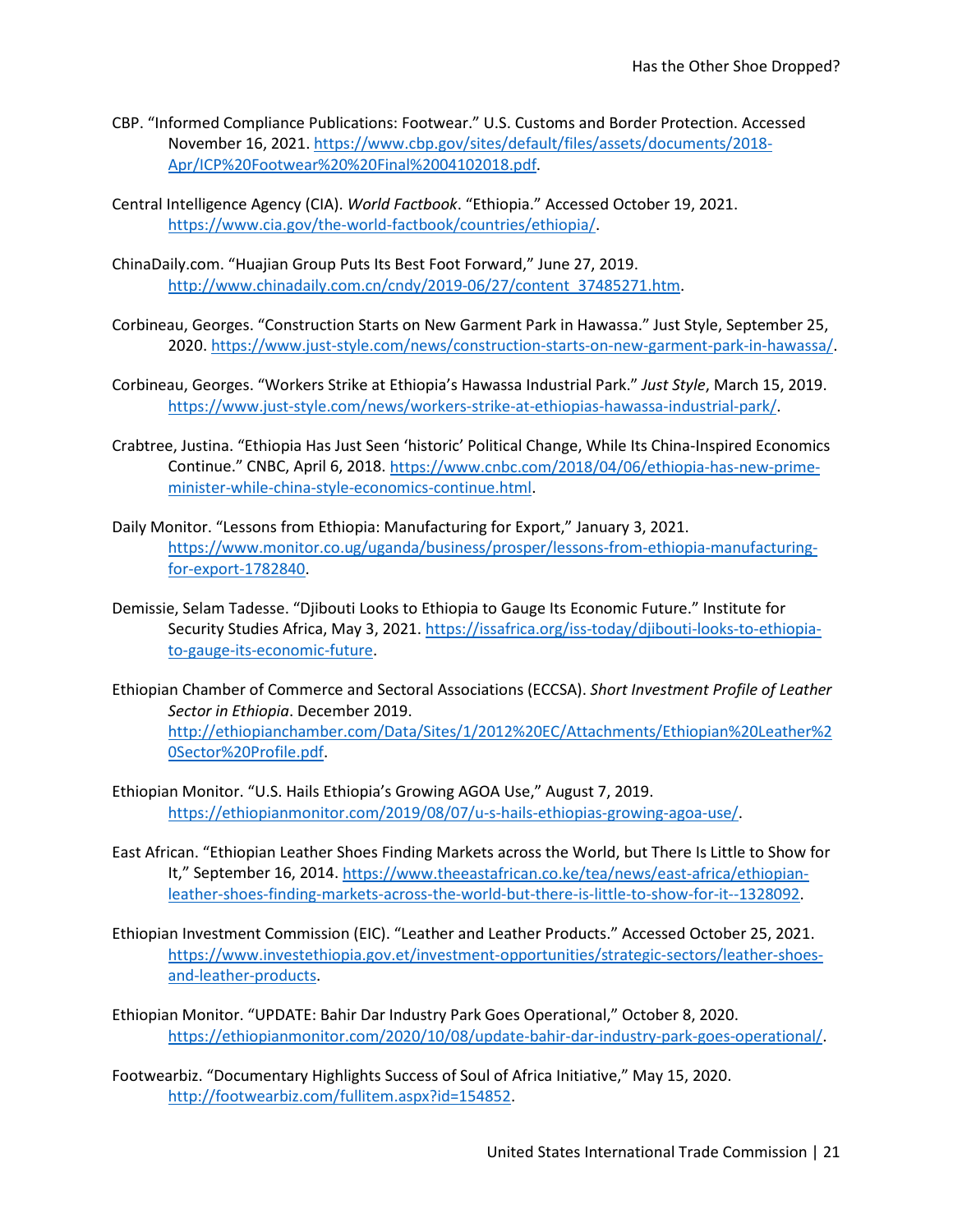- Footwearbiz. "Ethiopian Leather Complex Back on the Agenda," August 8, 2021. [https://footwearbiz.com/News/159006.](https://footwearbiz.com/News/159006)
- Footwearbiz. "Huajian Wants to Increase Ethiopian Workforce to 100,000," October 2, 2017. [https://footwearbiz.com/News/146116.](https://footwearbiz.com/News/146116)
- Footwearbiz. "Minister Revives New Leather Cluster Plan in Ethiopia." Accessed August 30, 2021. [https://footwearbiz.com/News/152504.](https://footwearbiz.com/News/152504)
- Footwearbiz. "'More Opportunity than Risk' for Pittards," February 18, 2021. [https://footwearbiz.com/News/157186.](https://footwearbiz.com/News/157186)
- Footwear Distributors & Retailers of America (FDRA). "Ethiopia Shoe Production Snapshot," 2020. [https://www.shoesourcingsummit.com/.](https://www.shoesourcingsummit.com/)
- Footwear Distributors & Retailers of America (FDRA). "Footwear Retail." Accessed January 25, 2022. [https://fdra.org/key-issues-and-advocacy/footwear-retail/.](https://fdra.org/key-issues-and-advocacy/footwear-retail/)
- Footwear Distributors & Retailers of America (FDRA). "Shoe-In." Made by Ethiopia. Accessed December 14, 2021. [https://shoeinshow.com/tag/made-by-ethiopia/.](https://shoeinshow.com/tag/made-by-ethiopia/)
- Ford, Neil. "Africa's Ports Shrug off Covid-19 and Suez Crisis." African Business, May 6, 2021. [https://african.business/2021/05/trade-investment/africas-ports-shrug-off-covid-19-and-suez](https://african.business/2021/05/trade-investment/africas-ports-shrug-off-covid-19-and-suez-crisis/)[crisis/.](https://african.business/2021/05/trade-investment/africas-ports-shrug-off-covid-19-and-suez-crisis/)
- Fortune, Addis. "Industrial Parks Finally See Labour Unions Emerge," September 18, 2021. [https://addisfortune.news/industrial-parks-finally-see-labour-unions-emerge/.](https://addisfortune.news/industrial-parks-finally-see-labour-unions-emerge/)
- Gebrehiwot, Mamo. "Ethiopian Shoemakers Lure Major Global Sourcing Brands." *Ethiosports* (blog), January 29, 2017. [https://www.ethiosports.com/2017/01/29/ethiopian-shoemakers-lure-major](https://www.ethiosports.com/2017/01/29/ethiopian-shoemakers-lure-major-global-sourcing-brands/)[global-sourcing-brands/.](https://www.ethiosports.com/2017/01/29/ethiopian-shoemakers-lure-major-global-sourcing-brands/)
- GlobalPetrolPrices.com. "Electricity Prices around the World." Accessed January 19, 2022. [https://www.globalpetrolprices.com/electricity\\_prices/.](https://www.globalpetrolprices.com/electricity_prices/)
- IndustriALL. "Ethiopia: Workers Strike for a Union in Hawassa Industrial Park," March 26, 2019. [http://www.industriall-union.org/ethiopia-workers-strike-for-a-union-in-hawassa-industrial](http://www.industriall-union.org/ethiopia-workers-strike-for-a-union-in-hawassa-industrial-park)[park.](http://www.industriall-union.org/ethiopia-workers-strike-for-a-union-in-hawassa-industrial-park)
- International Business Project. "Ethiopia by International Business," 2020. [https://issuu.com/internationalbusiness1/docs/ib2020-ethiopia\\_print2\\_.](https://issuu.com/internationalbusiness1/docs/ib2020-ethiopia_print2_)
- International Monetary Fund (IMF). "The Federal Democratic Republic of Ethiopia and the IMF." Accessed January 12, 2022. [https://www.imf.org/en/Countries/ETH.](https://www.imf.org/en/Countries/ETH)
- Iwuoha, John-Paul. "10 Made-in-Africa Footwear Brands That Are Making Africa Proud (And The Amazing Entrepreneurs Behind Them!)." *Smallstarter Africa* (blog), May 31, 2015. [https://www.smallstarter.com/get-inspired/10-top-successful-made-in-africa-footwear-brands](https://www.smallstarter.com/get-inspired/10-top-successful-made-in-africa-footwear-brands-making-africa-proud/)[making-africa-proud/.](https://www.smallstarter.com/get-inspired/10-top-successful-made-in-africa-footwear-brands-making-africa-proud/)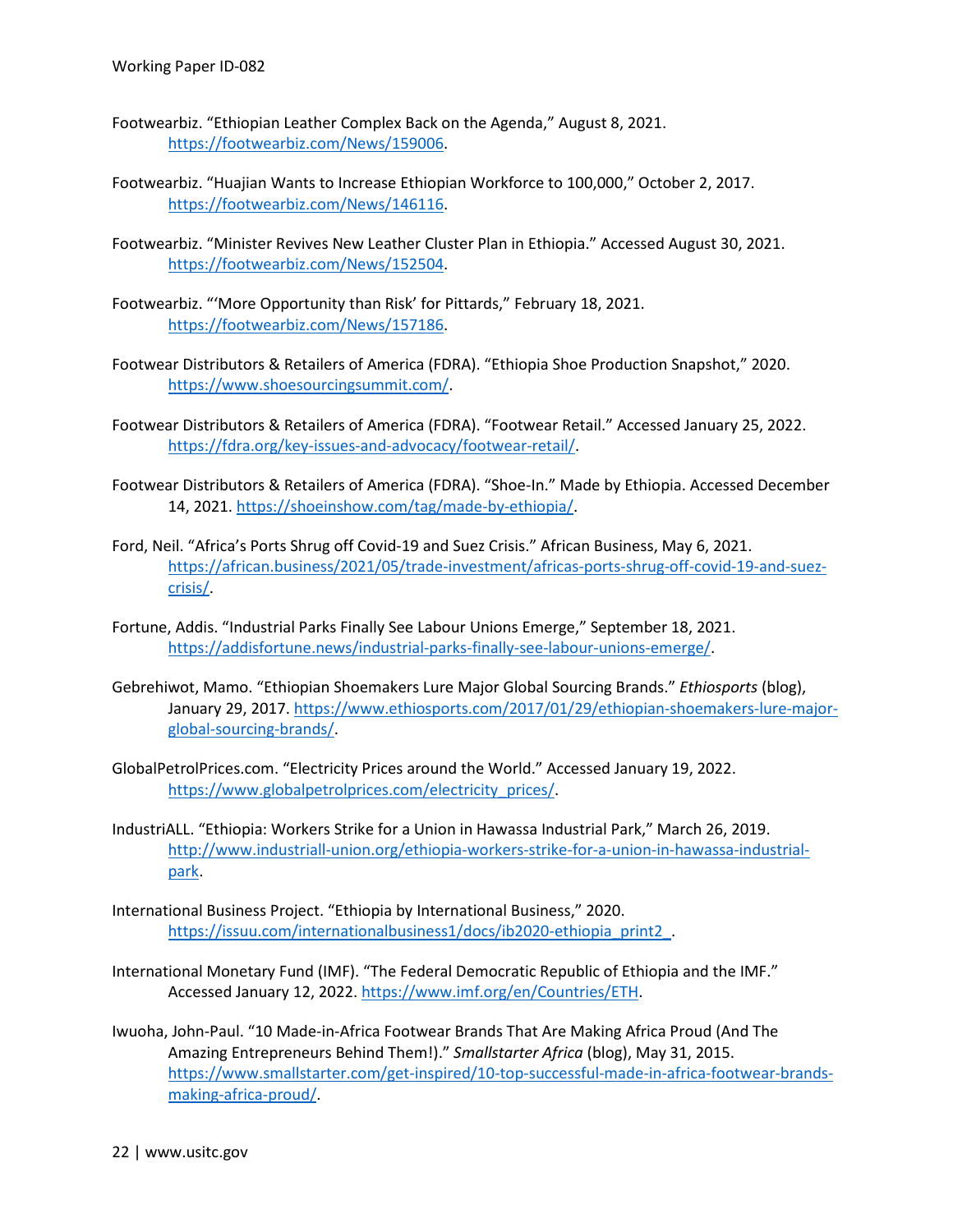- Just Style. "Africa Continues to Face Challenges to Reach Full Potential," October 15, 2018. [https://www.just-style.com/features/africa-continues-to-face-challenges-to-reach-full](https://www.just-style.com/features/africa-continues-to-face-challenges-to-reach-full-potential/)[potential/.](https://www.just-style.com/features/africa-continues-to-face-challenges-to-reach-full-potential/)
- Just Style. "Ethiopia Textile and Clothing Sector Must Get Smarter," April 13, 2020. [https://www.just](https://www.just-style.com/features/ethiopia-textile-and-clothing-sector-must-get-smarter/)[style.com/features/ethiopia-textile-and-clothing-sector-must-get-smarter/.](https://www.just-style.com/features/ethiopia-textile-and-clothing-sector-must-get-smarter/)
- Just Style. "Hilfiger-Owner PVH Corp to Close Ethiopia Factory," November 19, 2021. [https://www.just](https://www.just-style.com/news/hilfiger-owner-pvh-corp-to-close-ethiopia-factory/)[style.com/news/hilfiger-owner-pvh-corp-to-close-ethiopia-factory/.](https://www.just-style.com/news/hilfiger-owner-pvh-corp-to-close-ethiopia-factory/)
- Just Style. "US-China Trade War Could Accelerate Africa Sourcing," November 26, 2018. [https://www.just-style.com/features/us-china-trade-war-could-accelerate-africa-sourcing/.](https://www.just-style.com/features/us-china-trade-war-could-accelerate-africa-sourcing/)
- Kassa, Lucy. "New Shoe and Leather Factory Invests \$35m in Debre Birhan." Addis Fortune, April 27, 2015[. https://addisfortune.net/articles/new-shoe-and-leather-factory-invests-35m-in-debre](https://addisfortune.net/articles/new-shoe-and-leather-factory-invests-35m-in-debre-birhan/)[birhan/.](https://addisfortune.net/articles/new-shoe-and-leather-factory-invests-35m-in-debre-birhan/)
- Lamar, Stephen. "AAFA Letter to Ethiopia's Prime Minister," October 25, 2021. [https://www.aafaglobal.org/AAFA/AAFA\\_News/2021\\_Letters\\_and\\_Comments/AAFA\\_Sends\\_Let](https://www.aafaglobal.org/AAFA/AAFA_News/2021_Letters_and_Comments/AAFA_Sends_Letter_to_Ethiopia) [ter\\_to\\_Ethiopia's\\_Prime\\_Minister.aspx.](https://www.aafaglobal.org/AAFA/AAFA_News/2021_Letters_and_Comments/AAFA_Sends_Letter_to_Ethiopia)
- Lazarus, Elvire Berahya. "China's New Silk Road," 2019. Amazon Prime Video, 2019.
- Leather Industry Development Institute (LIDI). "Leather and Leather Product Industry in Ethiopia." Accessed October 26, 2021. [http://lidi.gov.et/Contents\\_Eng/AboutLIDI.aspx.](http://lidi.gov.et/Contents_Eng/AboutLIDI.aspx)
- Lemma, Bethelhem. "Ethiopia: George Shoe Corporation to Set Up New Plant." 2Merkato.com. Accessed October 25, 2021. [https://www.2merkato.com/news/alerts/3989-ethiopia-george-shoe](https://www.2merkato.com/news/alerts/3989-ethiopia-george-shoe-corporation-to-set-up-new-plant)[corporation-to-set-up-new-plant.](https://www.2merkato.com/news/alerts/3989-ethiopia-george-shoe-corporation-to-set-up-new-plant)
- Maasho, Aaron. "Ship Docks, Road Upgrade Planned as Eritrea, Ethiopia Ties Strengthen." *Reuters*, September 5, 2018. [https://www.reuters.com/article/us-ethiopia-eritrea-port-idUSKCN1LL0UW.](https://www.reuters.com/article/us-ethiopia-eritrea-port-idUSKCN1LL0UW)
- Mihretu, Mamo, and Gabriela Llobet. *Looking Beyond the Horizon: A Case Study of PVH's Commitment in Ethiopia's Hawassa Industrial Park*. World Bank Group, June 2017. [https://openknowledge.worldbank.org/bitstream/handle/10986/28334/117230-REVISED-PVH-](https://openknowledge.worldbank.org/bitstream/handle/10986/28334/117230-REVISED-PVH-Case-Study-13th-July-HR-singles.pdf?sequence=1&isAllowed=y)[Case-Study-13th-July-HR-singles.pdf?sequence=1&isAllowed=y.](https://openknowledge.worldbank.org/bitstream/handle/10986/28334/117230-REVISED-PVH-Case-Study-13th-July-HR-singles.pdf?sequence=1&isAllowed=y)
- Nedelcheva, Kalina. "Vivobarefoot x Desert Flower Foundation Present the Soul of Africa Shoes." TrendHunter, June 24, 2019. [https://www.trendhunter.com/trends/soul-of-africa-shoes.](https://www.trendhunter.com/trends/soul-of-africa-shoes)
- Office of Textiles and Apparel (OTEXA). U.S. Department of Commerce (USDOC). "AGOA." Accessed October 25, 2021. [https://otexa.trade.gov/AGOA\\_Trade\\_Preference.htm.](https://otexa.trade.gov/AGOA_Trade_Preference.htm)
- Office of Textiles and Apparel (OTEXA). U.S. Department of Commerce (USDOC). "AGOA Eligibility." Accessed January 25, 2022. [https://legacy.trade.gov/agoa/eligibility/.](https://legacy.trade.gov/agoa/eligibility/)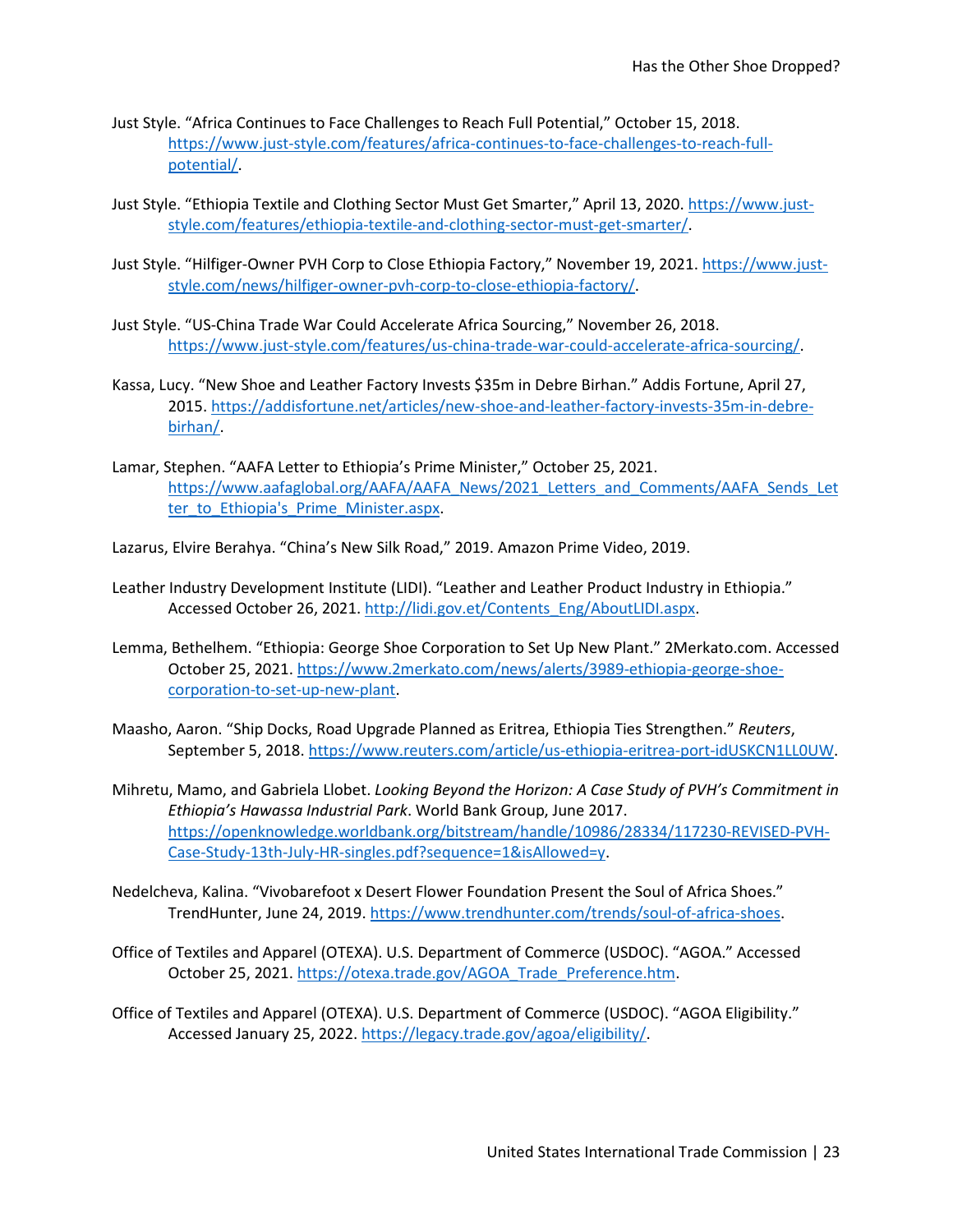- Office of Textiles and Apparel (OTEXA). U.S. Department of Commerce (USDOC). "The Textile and Apparel Provisions of AGOA." Accessed October 26, 2021. [https://otexa.trade.gov/PDFs/OTEXA%20website%20summary%20of%20AGOA%20provisions%](https://otexa.trade.gov/PDFs/OTEXA%20website%20summary%20of%20AGOA%20provisions%2004_04_2019.pdf) [2004\\_04\\_2019.pdf.](https://otexa.trade.gov/PDFs/OTEXA%20website%20summary%20of%20AGOA%20provisions%2004_04_2019.pdf)
- Pilling, David. "Ethiopia's Nile Mega-Dam Is Changing Dynamics in Horn of Africa." *Financial Times*, July 8, 2020[. https://www.ft.com/content/bdb2c384-2406-4f64-bde1-c2878ff520cd.](https://www.ft.com/content/bdb2c384-2406-4f64-bde1-c2878ff520cd)
- Renuka, Methil. "Bringing Ethiopian Entrepreneurship To The World." Forbes, October 15, 2015. [https://www.forbes.com/sites/forbesinternational/2015/10/15/bringing-ethiopian](https://www.forbes.com/sites/forbesinternational/2015/10/15/bringing-ethiopian-entrepreneurship-to-the-world/)[entrepreneurship-to-the-world/.](https://www.forbes.com/sites/forbesinternational/2015/10/15/bringing-ethiopian-entrepreneurship-to-the-world/)
- Sahlu, Sisay. "Mojo Leather City under Implementation," July 31, 2021. [https://www.thereporterethiopia.com/article/mojo-leather-city-under-implementation.](https://www.thereporterethiopia.com/article/mojo-leather-city-under-implementation)
- Selamta. "Soul of Africa," January 12, 2019. [http://www.selamtamagazine.com/stories/soul-of-africa.](http://www.selamtamagazine.com/stories/soul-of-africa)
- Smith, Elliot. "Escalating Conflict Could Threaten Ethiopia's Economic Success Story." CNBC, November 17, 2020. [https://www.cnbc.com/2020/11/17/escalating-conflict-could-threaten-ethiopias](https://www.cnbc.com/2020/11/17/escalating-conflict-could-threaten-ethiopias-economic-success-story.html)[economic-success-story.html.](https://www.cnbc.com/2020/11/17/escalating-conflict-could-threaten-ethiopias-economic-success-story.html)
- Sourcing Journal. "Tech Event Aims to Solve Footwear's Speed-to-Market Concerns," September 11, 2018[. https://sourcingjournal.com/footwear/footwear-business/footwear-technology-trade](https://sourcingjournal.com/footwear/footwear-business/footwear-technology-trade-show-118219/)[show-118219/.](https://sourcingjournal.com/footwear/footwear-business/footwear-technology-trade-show-118219/)
- Stigant, Susan, and Michael V. Phelan. "A Year After the Ethiopia-Eritrea Peace Deal, What Is the Impact?" United States Institute of Peace. Accessed December 13, 2021. [https://www.usip.org/publications/2019/08/year-after-ethiopia-eritrea-peace-deal-what](https://www.usip.org/publications/2019/08/year-after-ethiopia-eritrea-peace-deal-what-impact)[impact.](https://www.usip.org/publications/2019/08/year-after-ethiopia-eritrea-peace-deal-what-impact)
- Subban, Virusha. "The Impact of COVID-19 on African Trade." Africa Portal, March 17, 2020. [https://www.africaportal.org/features/impact-covid-19-african-trade/.](https://www.africaportal.org/features/impact-covid-19-african-trade/)
- Tarrosy, Istvan, Zoltán Vörös, and Seife Hailu Gebreslassie. "China and Ethiopia, Part 4: Mekelle Industrial Park." *The Diplomat*, April 16, 2020. https://www.researchgate.net/publication/340678776 China and Ethiopia Part 4 Mekelle In dustrial Park.
- The White House. "A Message to the Congress on the Termination of the Designation of the Federal Democratic Republic of Ethiopia (Ethiopia), the Republic of Guinea (Guinea), and the Republic of Mali (Mali) as Beneficiary Sub-Saharan African Countries under the African Growth and Opportunity Act (AGOA)." *The White House*, November 2, 2021. [https://www.whitehouse.gov/briefing-room/statements-releases/2021/11/02/a-message-to](https://www.whitehouse.gov/briefing-room/statements-releases/2021/11/02/a-message-to-the-congress-on-the-termination-of-the-designation-of-the-federal-democratic-republic-of-ethiopia-ethiopia-the-republic-of-guinea-guinea-and-the-republic-of-mali-mali-as-beneficia/)[the-congress-on-the-termination-of-the-designation-of-the-federal-democratic-republic-of](https://www.whitehouse.gov/briefing-room/statements-releases/2021/11/02/a-message-to-the-congress-on-the-termination-of-the-designation-of-the-federal-democratic-republic-of-ethiopia-ethiopia-the-republic-of-guinea-guinea-and-the-republic-of-mali-mali-as-beneficia/)[ethiopia-ethiopia-the-republic-of-guinea-guinea-and-the-republic-of-mali-mali-as-beneficia/.](https://www.whitehouse.gov/briefing-room/statements-releases/2021/11/02/a-message-to-the-congress-on-the-termination-of-the-designation-of-the-federal-democratic-republic-of-ethiopia-ethiopia-the-republic-of-guinea-guinea-and-the-republic-of-mali-mali-as-beneficia/)
- United States International Trade Commission (USITC). "AGOA: Trade and Investment Performance Overview," April 2014. [https://www.usitc.gov/publications/332/pub4461.pdf.](https://www.usitc.gov/publications/332/pub4461.pdf)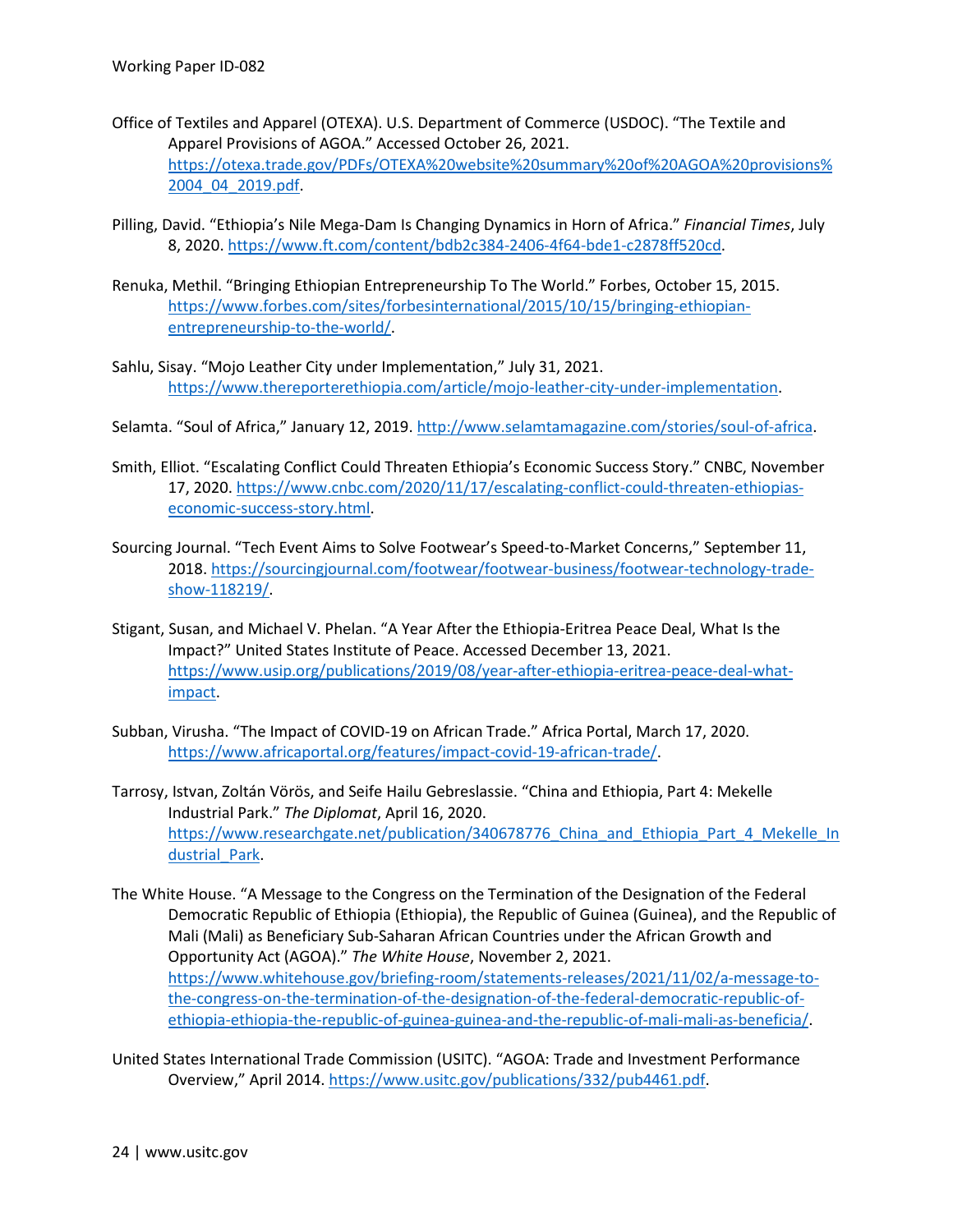- United States International Trade Commission (USITC). *Shifts in U.S. Merchandise Trade, 2020*. 332–345, November 2021. [https://www.usitc.gov/research\\_and\\_analysis/tradeshifts/2020/footwear.htm#\\_ftn4.](https://www.usitc.gov/research_and_analysis/tradeshifts/2020/footwear.htm#_ftn4)
- United States International Trade Commission (USITC). *The Year in Trade 2017: Operation of the Trade Agreements Program 69th Report*. 4817, August 2018. [https://usitc.gov/publications/industry\\_econ\\_analysis\\_332/2018/year\\_trade\\_2017.htm.](https://usitc.gov/publications/industry_econ_analysis_332/2018/year_trade_2017.htm)
- United States International Trade Commission (USITC). *U.S. Trade and Investment with Sub-Saharan Africa: Recent Developments*. 332–564, April 2018. [https://www.usitc.gov/publications/332/pub5043.pdf.](https://www.usitc.gov/publications/332/pub5043.pdf)
- United States Trade Representative (USTR). *2020 Biennial Report on the Implementation of the African Growth and Opportunity Act*, June 2020[. https://ustr.gov/sites/default/files/assets/agoa/USTR-](https://ustr.gov/sites/default/files/assets/agoa/USTR-Biennial-Report-to-Congress-on-AGOA-062320.pdf)[Biennial-Report-to-Congress-on-AGOA-062320.pdf.](https://ustr.gov/sites/default/files/assets/agoa/USTR-Biennial-Report-to-Congress-on-AGOA-062320.pdf)
- United States Trade Representative (USTR). "Ethiopia." Accessed October 21, 2021. https://ustr.gov/countries-regions/africa/east-africa/ethiopia. United States Trade Representative (USTR). "Statement From Ambassador Katherine Tai on the African Growth and Opportunity Act Eligibility Review," November 2, 2022[. https://ustr.gov/about-us/policy](https://ustr.gov/about-us/policy-offices/press-office/press-releases/2021/november/statement-ambassador-katherine-tai-african-growth-and-opportunity-act-eligibility-review)[offices/press-office/press-releases/2021/november/statement-ambassador-katherine-tai](https://ustr.gov/about-us/policy-offices/press-office/press-releases/2021/november/statement-ambassador-katherine-tai-african-growth-and-opportunity-act-eligibility-review)[african-growth-and-opportunity-act-eligibility-review.](https://ustr.gov/about-us/policy-offices/press-office/press-releases/2021/november/statement-ambassador-katherine-tai-african-growth-and-opportunity-act-eligibility-review)
- U.S. Agency for International Development (USAID). *U.S. End Market Analysis for Footwear from East Africa*, November 2020[. https://www.usaid.gov/sites/default/files/documents/U.S.\\_End-](https://www.usaid.gov/sites/default/files/documents/U.S._End-Market_Analysis_for_Footwear_from_East_Africa_November_2020.pdf)Market Analysis for Footwear from East Africa November 2020.pdf.
- Velasquez, Angela, and Tara Donaldson. "Sourcing Snapshot: Global Footwear Manufacturing and Trade." *Sourcing Journal*, August 15, 2018[. https://sourcingjournal.com/feature/global](https://sourcingjournal.com/feature/global-footwear-manufacturing-snapshot-115380/)[footwear-manufacturing-snapshot-115380/.](https://sourcingjournal.com/feature/global-footwear-manufacturing-snapshot-115380/)
- Waite, Tom. "IN BRIEF: Pittards Says Ethiopia Operations Unaffected by Civil War." MorningstarUK, November 12, 2021. [https://www.morningstar.co.uk/uk/news/AN\\_1636717003300996600/http%3a%2f%2fwww.mo](https://www.morningstar.co.uk/uk/news/AN_1636717003300996600/http:/www.morningstar.co.uk/virtual/SolrNews/AllianceNews.aspx) [rningstar.co.uk%2fvirtual%2fSolrNews%2fAllianceNews.aspx%3fSite%3duk%26DocId%3dAN\\_16](https://www.morningstar.co.uk/uk/news/AN_1636717003300996600/http:/www.morningstar.co.uk/virtual/SolrNews/AllianceNews.aspx) [36717003300996600.](https://www.morningstar.co.uk/uk/news/AN_1636717003300996600/http:/www.morningstar.co.uk/virtual/SolrNews/AllianceNews.aspx)
- Ways and Means Committee. U.S. House of Representatives. "Trade Subcommittee Hearing on Strengthening the U.S.-Africa Trade and Investment Relationship," Hearings. November 17, 2021[. https://waysandmeans.house.gov/legislation/hearings/strengthening-us-africa-trade-and](https://waysandmeans.house.gov/legislation/hearings/strengthening-us-africa-trade-and-investment-relationship)[investment-relationship.](https://waysandmeans.house.gov/legislation/hearings/strengthening-us-africa-trade-and-investment-relationship)
- White House. "Executive Order on Imposing Sanctions on Certain Persons With Respect to the Humanitarian and Human Rights Crisis in Ethiopia," presidential actions, September 17, 2021. [https://www.whitehouse.gov/briefing-room/presidential-actions/2021/09/17/executive-order](https://www.whitehouse.gov/briefing-room/presidential-actions/2021/09/17/executive-order-on-imposing-sanctions-on-certain-persons-with-respect-to-the-humanitarian-and-human-rights-crisis-in-ethiopia/)[on-imposing-sanctions-on-certain-persons-with-respect-to-the-humanitarian-and-human-rights](https://www.whitehouse.gov/briefing-room/presidential-actions/2021/09/17/executive-order-on-imposing-sanctions-on-certain-persons-with-respect-to-the-humanitarian-and-human-rights-crisis-in-ethiopia/)[crisis-in-ethiopia/.](https://www.whitehouse.gov/briefing-room/presidential-actions/2021/09/17/executive-order-on-imposing-sanctions-on-certain-persons-with-respect-to-the-humanitarian-and-human-rights-crisis-in-ethiopia/)